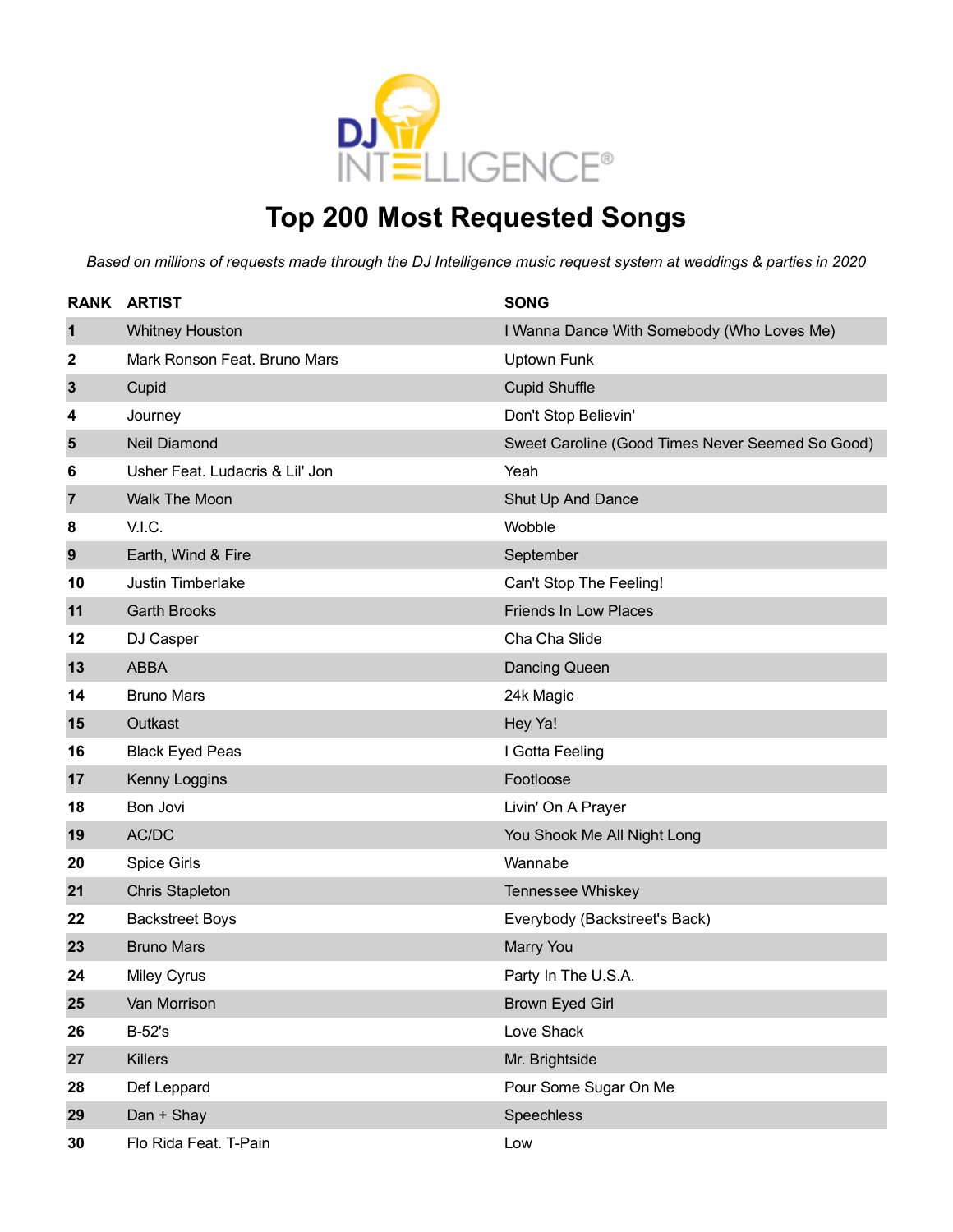| 31 | Sir Mix-A-Lot                                       | <b>Baby Got Back</b>                |
|----|-----------------------------------------------------|-------------------------------------|
| 32 | Montell Jordan                                      | This Is How We Do It                |
| 33 | <b>Isley Brothers</b>                               | Shout                               |
| 34 | <b>Ed Sheeran</b>                                   | <b>Thinking Out Loud</b>            |
| 35 | Luke Combs                                          | <b>Beautiful Crazy</b>              |
| 36 | <b>Ed Sheeran</b>                                   | Perfect                             |
| 37 | <b>Nelly</b>                                        | Hot In Herre                        |
| 38 | Marvin Gaye & Tammi Terrell                         | Ain't No Mountain High Enough       |
| 39 | <b>Taylor Swift</b>                                 | Shake It Off                        |
| 40 | 'N Sync                                             | Bye Bye Bye                         |
| 41 | Lil Nas X Feat. Billy Ray Cyrus                     | Old Town Road                       |
| 42 | Luis Fonsi & Daddy Yankee Feat. Justin Bieber       | Despacito                           |
| 43 | John Legend                                         | All Of Me                           |
| 44 | <b>Beatles</b>                                      | <b>Twist And Shout</b>              |
| 45 | Lynyrd Skynyrd                                      | Sweet Home Alabama                  |
| 46 | Dexy's Midnight Runners                             | Come On Eileen                      |
| 47 | Shania Twain                                        | Man! I Feel Like A Woman!           |
| 48 | Temptations                                         | My Girl                             |
| 49 | Maroon 5                                            | Sugar                               |
| 50 | <b>Pharrell Williams</b>                            | Happy                               |
| 51 | Lil' Jon & The East Side Boyz Feat. Ying Yang Twins | <b>Get Low</b>                      |
| 52 | <b>Frank Sinatra</b>                                | The Way You Look Tonight            |
| 53 | Sister Sledge                                       | We Are Family                       |
| 54 | Toto                                                | Africa                              |
| 55 | Queen                                               | <b>Bohemian Rhapsody</b>            |
| 56 | <b>Elvis Presley</b>                                | Can't Help Falling In Love          |
| 57 | <b>Backstreet Boys</b>                              | I Want It That Way                  |
| 58 | Pitbull Feat. Kesha                                 | Timber                              |
| 59 | <b>Blanco Brown</b>                                 | The Git Up                          |
| 60 | LMFAO Feat. Lauren Bennett And Goon Rock            | Party Rock Anthem                   |
| 61 | Rihanna Feat. Calvin Harris                         | We Found Love                       |
| 62 | Stevie Wonder                                       | Signed, Sealed, Delivered I'm Yours |
| 63 | Beyonce                                             | Single Ladies (Put A Ring On It)    |
| 64 | Lou Bega                                            | Mambo No. 5 (A Little Bit Of)       |
| 65 | <b>Thomas Rhett</b>                                 | Die A Happy Man                     |
| 66 | Lizzo                                               | <b>Truth Hurts</b>                  |
| 67 | <b>Wild Cherry</b>                                  | <b>Play That Funky Music</b>        |
| 68 | Daryl Hall & John Oates                             | You Make My Dreams Come True        |
| 69 | Kool & The Gang                                     | Celebration                         |
| 70 | Rednex                                              | Cotton Eye Joe                      |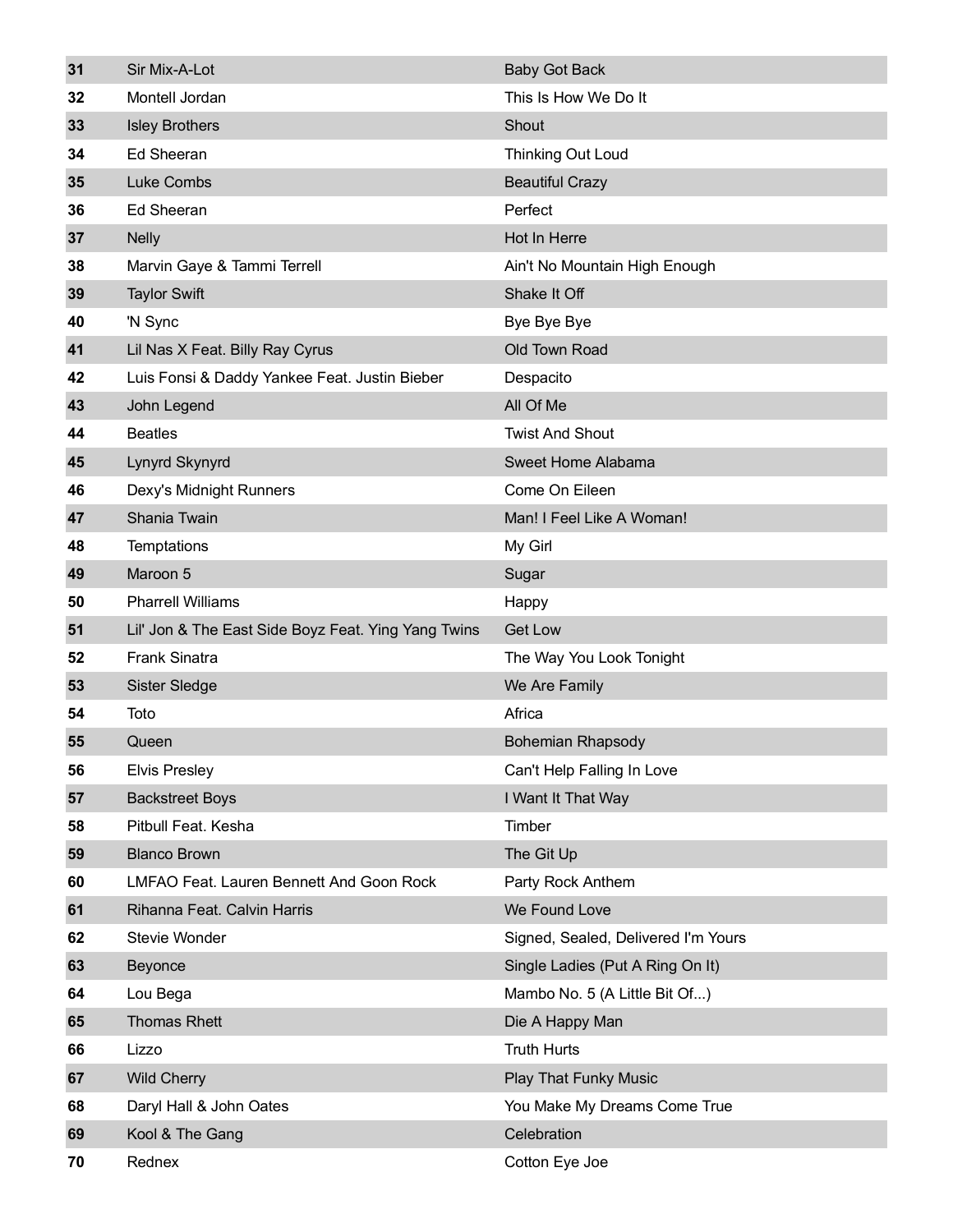| 71  | DJ Snake Feat. Lil Jon                   | <b>Turn Down For What</b>      |
|-----|------------------------------------------|--------------------------------|
| 72  | House Of Pain                            | Jump Around                    |
| 73  | Luke Bryan                               | Country Girl (Shake It For Me) |
| 74  | Justin Timberlake                        | Sexyback                       |
| 75  | Brooks & Dunn                            | Boot Scootin' Boogie           |
| 76  | Michael Jackson                          | <b>Billie Jean</b>             |
| 77  | Pitbull Feat. John Ryan                  | Fireball                       |
| 78  | Lizzo                                    | Good As Hell                   |
| 79  | <b>Chris Brown</b>                       | Forever                        |
| 80  | Beyonce Feat. Jay-Z                      | Crazy In Love                  |
| 81  | Pink                                     | <b>Raise Your Glass</b>        |
| 82  | R. Kelly                                 | Ignition                       |
| 83  | Vanilla Ice                              | Ice Ice Baby                   |
| 84  | Zac Brown Band                           | <b>Chicken Fried</b>           |
| 85  | Big & Rich                               | Save A Horse (Ride A Cowboy)   |
| 86  | Cyndi Lauper                             | Girls Just Want To Have Fun    |
| 87  | <b>Village People</b>                    | Y.M.C.A.                       |
| 88  | Cardi B Feat. Bad Bunny & J Balvin       | I Like It                      |
| 89  | Michael Jackson                          | P.Y.T. (Pretty Young Thing)    |
| 90  | Los Del Rio                              | Macarena                       |
| 91  | Beyonce                                  | Love On Top                    |
| 92  | <b>Bee Gees</b>                          | Stayin' Alive                  |
| 93  | Foundations                              | <b>Build Me Up Buttercup</b>   |
| 94  | <b>Blink-182</b>                         | All The Small Things           |
| 95  | <b>Rick Springfield</b>                  | Jessie's Girl                  |
| 96  | LMFAO Feat. Lil Jon                      | Shots                          |
| 97  | John Denver                              | Take Me Home, Country Roads    |
| 98  | Darius Rucker                            | Wagon Wheel                    |
| 99  | <b>Bill Medley &amp; Jennifer Warnes</b> | (I've Had) The Time Of My Life |
| 100 | Queen                                    | Crazy Little Thing Called Love |
| 101 | Bob Seger & The Silver Bullet Band       | Old Time Rock & Roll           |
| 102 | <b>Bryan Adams</b>                       | Summer Of '69                  |
| 103 | Queen                                    | <b>Fat Bottomed Girls</b>      |
| 104 | Eric Clapton                             | Wonderful Tonight              |
| 105 | Aerosmith                                | I Don't Want To Miss A Thing   |
| 106 | Commodores                               | <b>Brick House</b>             |
| 107 | Etta James                               | At Last                        |
| 108 | Ginuwine                                 | Pony                           |
| 109 | 50 Cent                                  | In Da Club                     |
| 110 | Kanye West Feat. Jamie Foxx              | Gold Digger                    |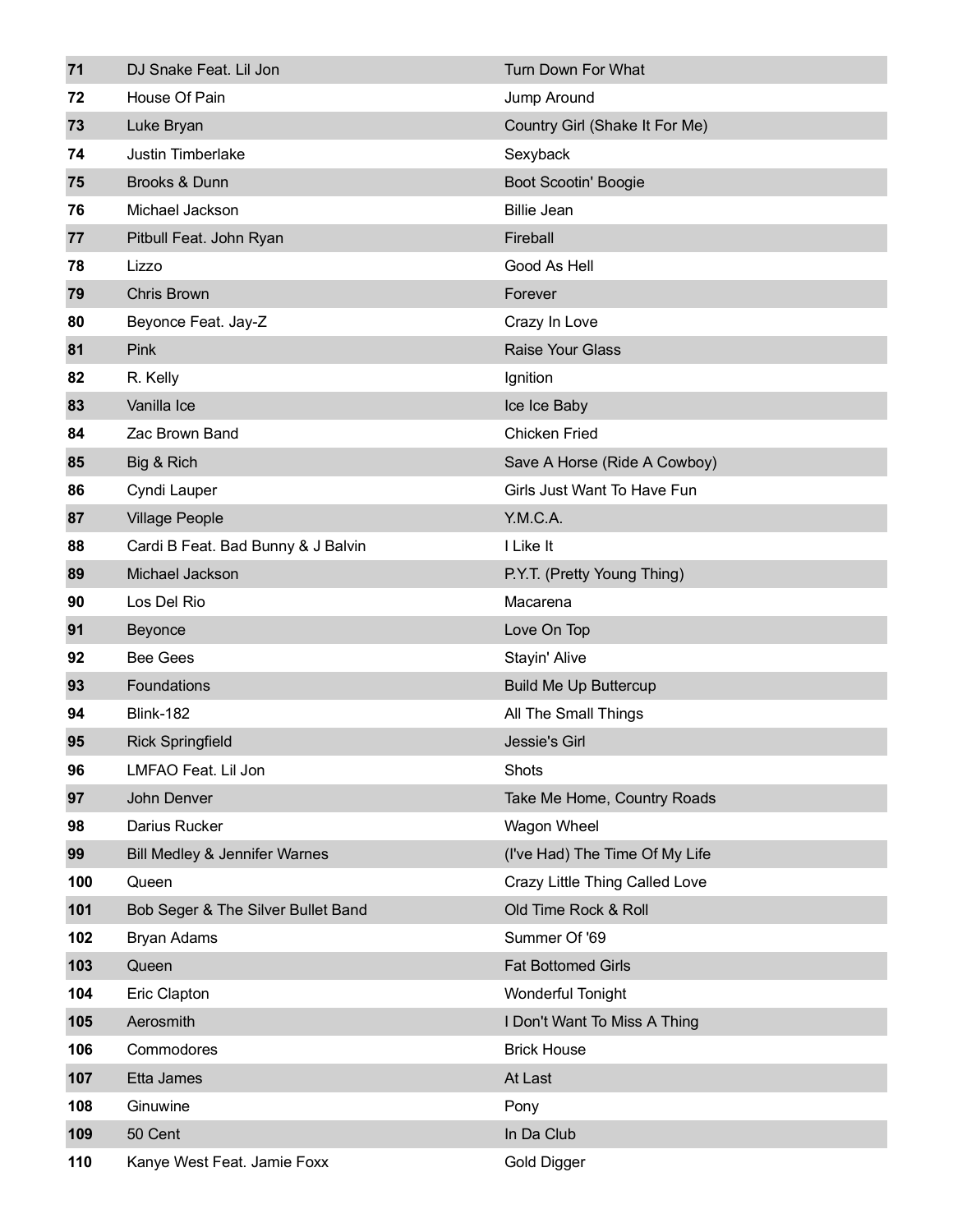| 111 | Don Omar Feat. Lucenzo                | Danza Kuduro                         |
|-----|---------------------------------------|--------------------------------------|
| 112 | <b>DNCE</b>                           | Cake By The Ocean                    |
| 113 | Lady Gaga Feat. Colby O'donis         | <b>Just Dance</b>                    |
| 114 | <b>TLC</b>                            | No Scrubs                            |
| 115 | Maroon 5 Feat. Christina Aguilera     | Moves Like Jagger                    |
| 116 | Salt-N-Pepa                           | Push It                              |
| 117 | Chainsmokers Feat. Halsey             | Closer                               |
| 118 | <b>Marcia Griffiths</b>               | Electric Boogie (Electric Slide)     |
| 119 | <b>Brett Young</b>                    | In Case You Didn't Know              |
| 120 | <b>Blackstreet Feat. Dr. Dre</b>      | No Diggity                           |
| 121 | Michael Jackson                       | Don't Stop 'Til You Get Enough       |
| 122 | Sam Hunt                              | Body Like A Back Road                |
| 123 | Christina Perri                       | A Thousand Years                     |
| 124 | Ed Sheeran                            | Shape Of You                         |
| 125 | <b>Will Smith</b>                     | Gettin' Jiggy Wit It                 |
| 126 | Ben E. King                           | Stand By Me                          |
| 127 | Michael Jackson                       | Thriller                             |
| 128 | Train                                 | Marry Me                             |
| 129 | <b>Billy Joel</b>                     | Piano Man                            |
| 130 | Pitbull Feat. Ne-Yo, Afrojack & Nayer | Give Me Everything                   |
| 131 | <b>Frank Sinatra</b>                  | Fly Me To The Moon                   |
| 132 | <b>Guns N' Roses</b>                  | Sweet Child O' Mine                  |
| 133 | M.C. Hammer                           | <b>U Can't Touch This</b>            |
| 134 | <b>Bruno Mars</b>                     | That's What I Like                   |
| 135 | Lizzo                                 | Juice                                |
| 136 | Dan + Shay                            | From The Ground Up                   |
| 137 | Lonestar                              | Amazed                               |
| 138 | Jonas Brothers                        | Sucker                               |
| 139 | Kygo & Whitney Houston                | <b>Higher Love</b>                   |
| 140 | Elvis Crespo                          | Suavemente                           |
| 141 | Michael Jackson                       | The Way You Make Me Feel             |
| 142 | Taio Cruz                             | Dynamite                             |
| 143 | <b>Bruno Mars</b>                     | Just The Way You Are                 |
| 144 | Dan + Shay & Justin Bieber            | 10,000 Hours                         |
| 145 | James Taylor                          | How Sweet It Is (To Be Loved By You) |
| 146 | <b>Blake Shelton</b>                  | God Gave Me You                      |
| 147 | Tones And I                           | Dance Monkey                         |
| 148 | Post Malone & Swae Lee                | Sunflower                            |
| 149 | Proclaimers                           | I'm Gonna Be (500 Miles)             |
| 150 | <b>LMFAO</b>                          | Sexy And I Know It                   |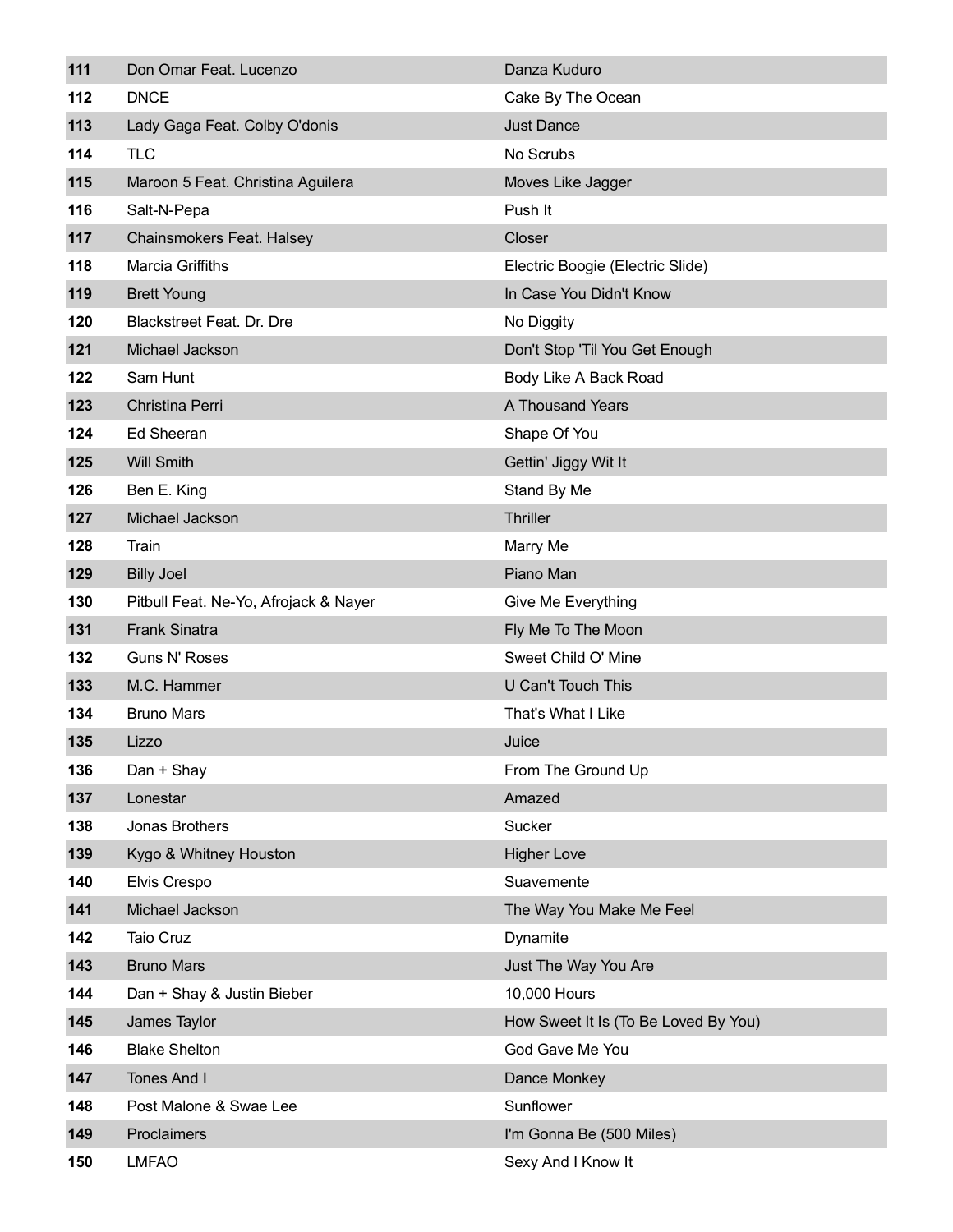| 151 | A-Ha                               | Take On Me                   |
|-----|------------------------------------|------------------------------|
| 152 | Louis Armstrong                    | What A Wonderful World       |
| 153 | Flo Rida                           | My House                     |
| 154 | Aretha Franklin                    | Respect                      |
| 155 | Bruno Mars Feat. Cardi B           | Finesse                      |
| 156 | Nicki Minaj                        | Super Bass                   |
| 157 | <b>Steve Earle</b>                 | Copperhead Road              |
| 158 | Ray Lamontagne                     | You Are The Best Thing       |
| 159 | Jason Mraz                         | I'm Yours                    |
| 160 | Macklemore & Ryan Lewis Feat. Wanz | <b>Thrift Shop</b>           |
| 161 | Pitbull Feat. Ne-Yo                | Time Of Our Lives            |
| 162 | Rihanna                            | Don't Stop The Music         |
| 163 | Daft Punk Feat. Pharrell Williams  | Get Lucky                    |
| 164 | Fetty Wap                          | <b>Trap Queen</b>            |
| 165 | Jennifer Lopez Feat. Pitbull       | On The Floor                 |
| 166 | Carly Rae Jepsen                   | Call Me Maybe                |
| 167 | Shania Twain                       | Any Man Of Mine              |
| 168 | Weeknd                             | Can't Feel My Face           |
| 169 | Tim Mcgraw                         | My Best Friend               |
| 170 | Journey                            | Faithfully                   |
|     |                                    |                              |
| 171 | Prince                             | <b>Kiss</b>                  |
| 172 | Usher                              | DJ Got Us Fallin' In Love    |
| 173 | <b>Black Eyed Peas</b>             | Let's Get It Started         |
| 174 | <b>Rascal Flatts</b>               | <b>Bless The Broken Road</b> |
| 175 | <b>Drake</b>                       | In My Feelings               |
| 176 | Robin Thicke Feat. Pharrell & T.I. | <b>Blurred Lines</b>         |
| 177 | Young M.C.                         | <b>Bust A Move</b>           |
| 178 | Daft Punk                          | One More Time                |
| 179 | Jackson 5                          | I Want You Back              |
| 180 | Flo Rida Feat. David Guetta        | Club Can't Handle Me         |
| 181 | KC & The Sunshine Band             | Get Down Tonight             |
| 182 | <b>Calvin Harris</b>               | Feel So Close                |
| 183 | California Swag District           | Teach Me How To Dougie       |
| 184 | Camila Cabello Feat. Young Thug    | Havana                       |
| 185 | <b>Righteous Brothers</b>          | <b>Unchained Melody</b>      |
| 186 | <b>Michael Buble</b>               | Everything                   |
| 187 | Chainsmokers & Coldplay            | Something Just Like This     |
| 188 | Chubby Checker                     | The Twist                    |
| 189 | <b>Taylor Swift</b>                | Lover                        |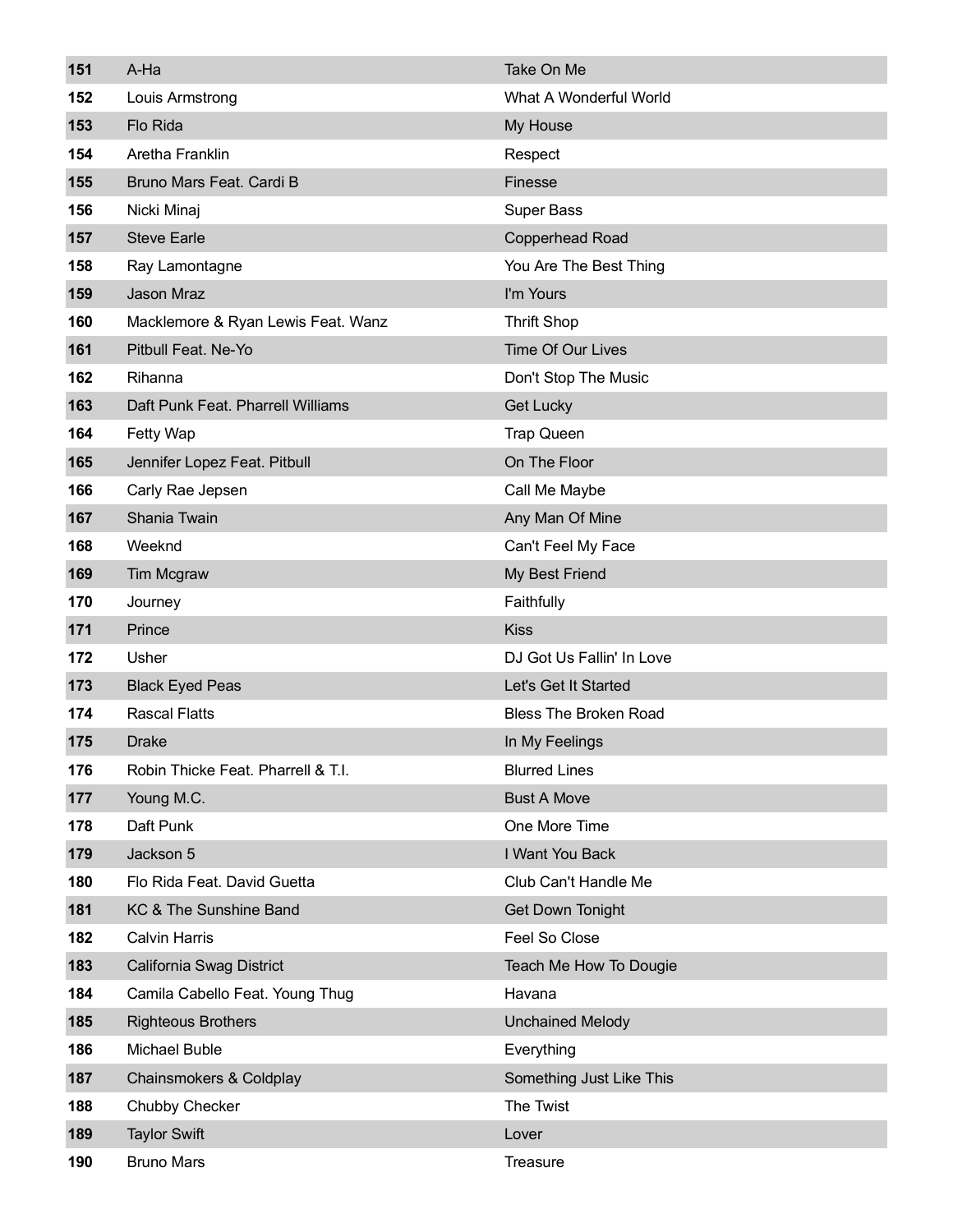| 191 | <b>Drake</b>                | God's Plan                         |
|-----|-----------------------------|------------------------------------|
| 192 | Michael Jackson             | <b>Beat It</b>                     |
| 193 | <b>Natalie Cole</b>         | This Will Be (An Everlasting Love) |
| 194 | Nicki Minaj                 | Starships                          |
| 195 | Al Green                    | Let's Stay Together                |
| 196 | <b>American Authors</b>     | Best Day Of My Life                |
| 197 | <b>Katy Perry</b>           | <b>Firework</b>                    |
| 198 | Calvin Harris Feat, Rihanna | This Is What You Came For          |
| 199 | Flo Rida Feat, Sia          | <b>Wild Ones</b>                   |
| 200 | Drake Feat. Wizkid & Kyla   | One Dance                          |

*Copyright © 2021 Intelligence, Inc. Charts may not be republished without express written consent of Intelligence, Inc. Intelligence, Inc. is not responsible for errors or omissions.*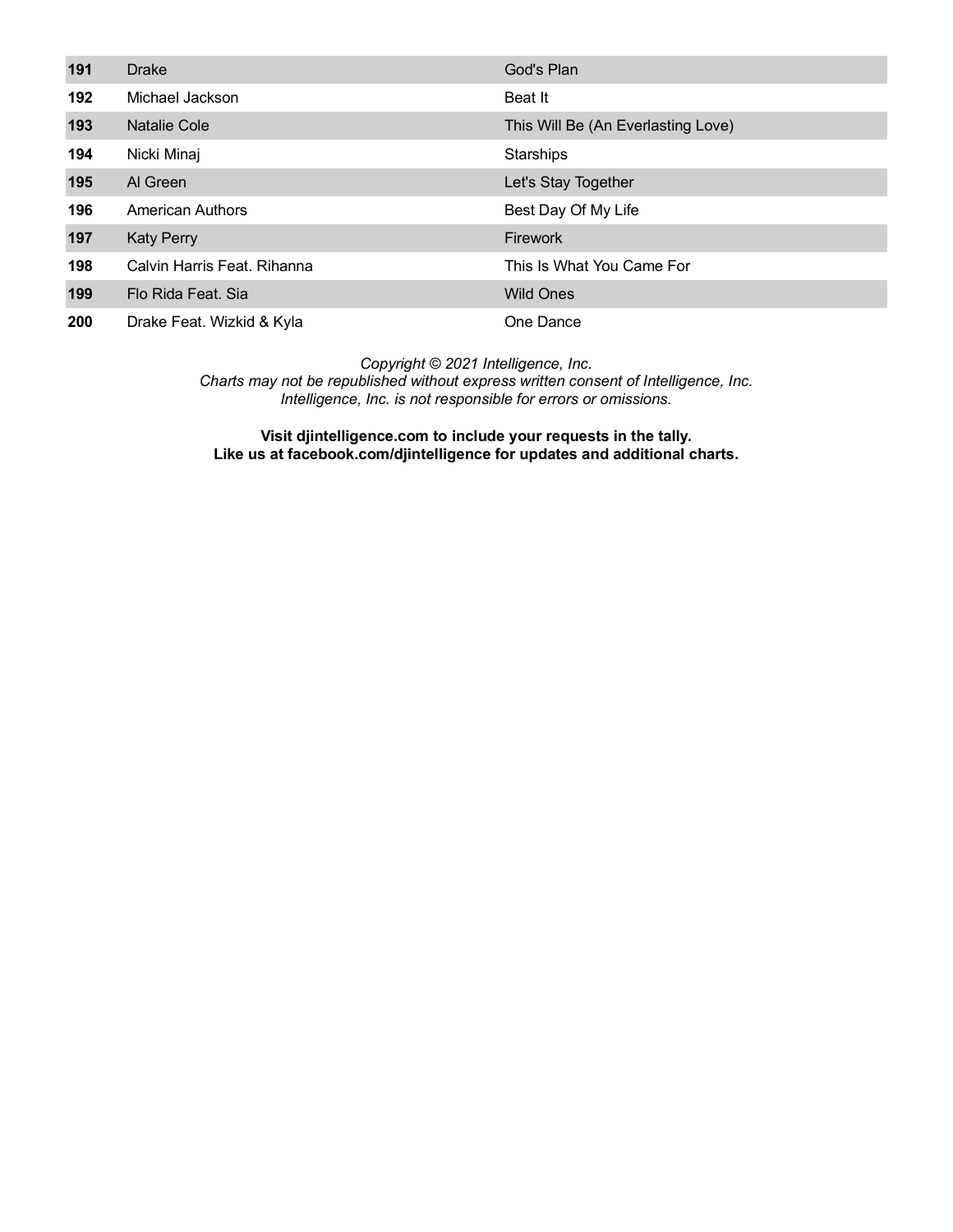

### **Top 100 Most Requested Pop Songs**

| <b>RANK</b> | <b>ARTIST</b>                                  | <b>SONG</b>                      |
|-------------|------------------------------------------------|----------------------------------|
| $\mathbf 1$ | The Weeknd                                     | <b>Blinding Lights</b>           |
| 2           | <b>Harry Styles</b>                            | <b>Watermelon Sugar</b>          |
| 3           | Dababy F./Roddy Ricch                          | Rockstar                         |
| 4           | Jawsh 685 X Jason Derulo                       | Savage Love (Laxed - Siren Beat) |
| 5           | Lady Gaga & Ariana Grande                      | Rain On Me                       |
| 6           | Luke Bryan                                     | One Margarita                    |
| 7           | <b>Drake</b>                                   | <b>Toosie Slide</b>              |
| 8           | Megan The Stallion F./Beyonce                  | Savage                           |
| 9           | Luke Combs                                     | Lovin' On You                    |
| 10          | Jonas Brothers                                 | What A Man Gotta Do              |
| 11          | <b>Harry Styles</b>                            | Adore You                        |
| 12          | <b>Blake Shelton Duet With Gwen Stefani</b>    | Nobody But You                   |
| 13          | Dua Lipa                                       | Don't Start Now                  |
| 14          | Black Eyed Peas & J Balvin                     | Ritmo (Bad Boys For Life)        |
| 15          | Morgan Wallen                                  | More Than My Hometown            |
| 16          | Justin Bieber F./Quavo                         | Intentions                       |
| 17          | Saint Jhn                                      | <b>Roses</b>                     |
| 18          | Jason Aldean                                   | Got What I Got                   |
| 19          | <b>Surfaces</b>                                | <b>Sunday Best</b>               |
| 20          | Lizzo F./Ariana Grande                         | Good As Hell                     |
| 21          | Chris Brown & Young Thug                       | Go Crazy                         |
| 22          | Diplo & Morgan Wallen F./Julia Michaels        | <b>Heartless</b>                 |
| 23          | DJ Khaled F./Drake                             | Popstar                          |
| 24          | Doja Cat                                       | Say So                           |
| 25          | Jack Harlow F./Lil Wayne, Dababy, & Tory Lanez | <b>What's Poppin</b>             |
| 26          | <b>Gabby Barrett</b>                           | The Good Ones                    |
| 27          | Roddy Ricch                                    | The Box                          |
| 28          | Ariana Grande & Justin Bieber                  | Stuck With U                     |
| 29          | Little Big Town                                | Wine, Beer, Whiskey              |
| 30          | Luke Combs                                     | Six Feet Apart                   |
| 31          | Black Eyed Peas X Ozuna X J. Rey Soul          | Mamacita                         |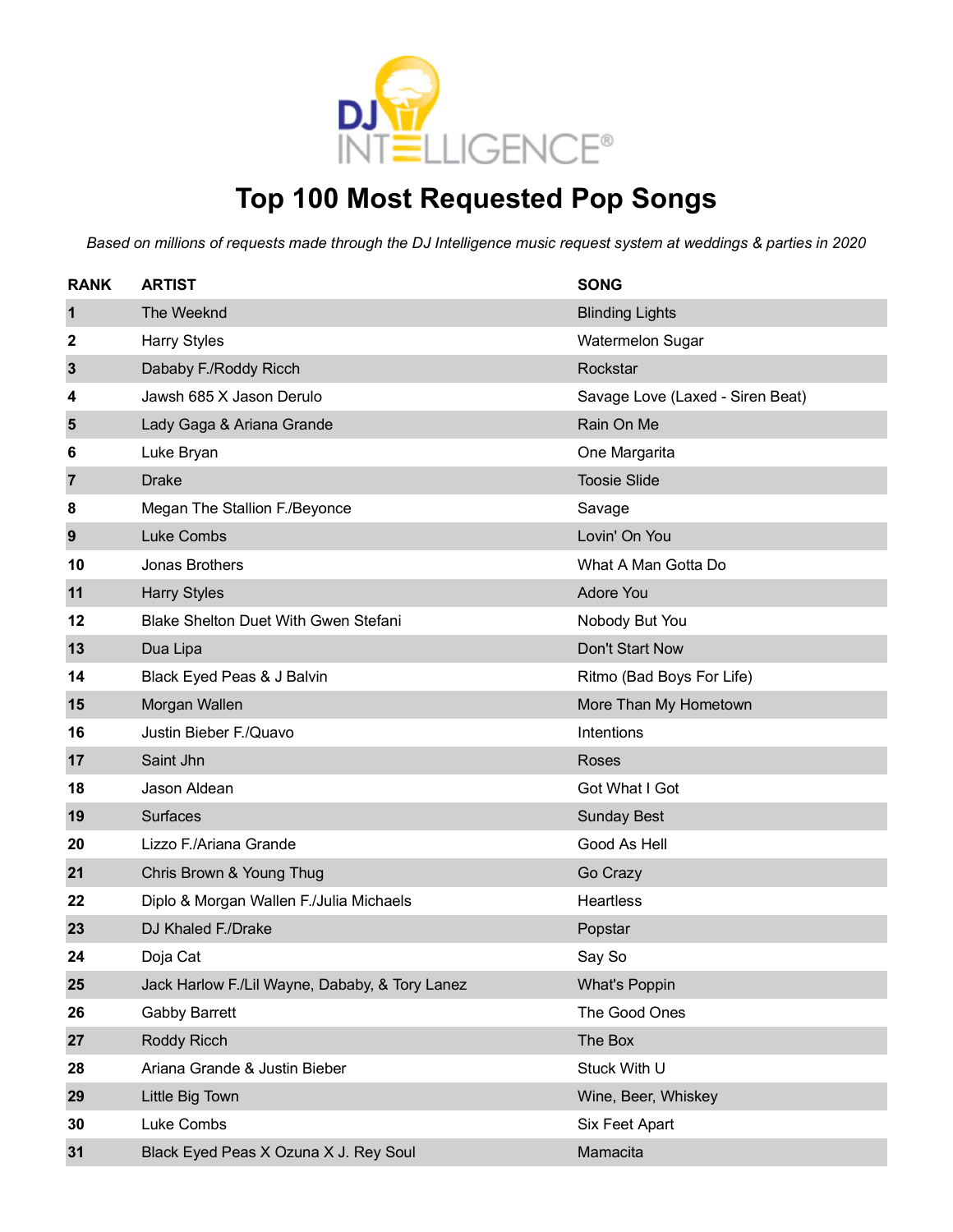| 32 | Ajr                                    | Bang!                   |
|----|----------------------------------------|-------------------------|
| 33 | Arizona Zervas                         | Roxanne                 |
| 34 | Surf Mesa F./Emilee                    | Ily (I Love You Baby)   |
| 35 | <b>Justin Bieber</b>                   | Yummy                   |
| 36 | Saweetie                               | Tap In                  |
| 37 | Kane Brown F./Khalid & Swae Lee        | <b>Be Like That</b>     |
| 38 | Lady Gaga                              | <b>Stupid Love</b>      |
| 39 | Hardy F./Lauren Alaina & Devin Dawson  | One Beer                |
| 40 | Taylor Swift F./Shawn Mendes           | Lover                   |
| 41 | Ed Sheeran F./Camila Cabello & Cardi B | South Of The Border     |
| 42 | Luke Combs F./Eric Church              | Does To Me              |
| 43 | Keith Urban                            | God Whispered Your Name |
| 44 | Sam Hunt                               | Hard To Forget          |
| 45 | <b>Bad Bunny</b>                       | Yo Perreo Sola          |
| 46 | Dababy                                 | Bop                     |
| 47 | Maren Morris & Hozier                  | The Bones               |
| 48 | Jake Owen                              | Made For You            |
| 49 | Juice Wrld & Marshmello                | Come & Go               |
| 50 | Lee Brice                              | One Of Them Girls       |
| 51 | <b>Lil Mosey</b>                       | <b>Blueberry Faygo</b>  |
| 52 | Parmalee & Blanco Brown                | Just The Way            |
| 53 | <b>Russell Dickerson</b>               | Love You Like I Used To |
| 54 | Ava Max                                | Kings & Queens          |
| 55 | Sam Hunt                               | Kinfolks                |
| 56 | <b>Megan Thee Stallion</b>             | Girls In The Hood       |
| 57 | Niko Moon                              | Good Time               |
| 58 | Joel Corry F./Mnek                     | Head & Heart            |
| 59 | Regard                                 | Ride It                 |
| 60 | Dua Lipa                               | <b>Break My Heart</b>   |
| 61 | Doja Cat F./Gucci Mane                 | Like That               |
| 62 | Karol G & Nicki Minaj                  | Tusa                    |
| 63 | Miranda Lambert                        | <b>Bluebird</b>         |
| 64 | Future & Drake                         | Life Is Good            |
| 65 | Machine Gun Kelly                      | <b>Bloody Valentine</b> |
| 66 | Parker Mccollum                        | <b>Pretty Heart</b>     |
| 67 | The Head And The Heart                 | Honeybee                |
| 68 | Camila Cabello F./Dababy               | My Oh My                |
| 69 | Chris Janson                           | Done                    |
| 70 | Kane Brown                             | Cool Again              |
| 71 | <b>Breland</b>                         | My Truck                |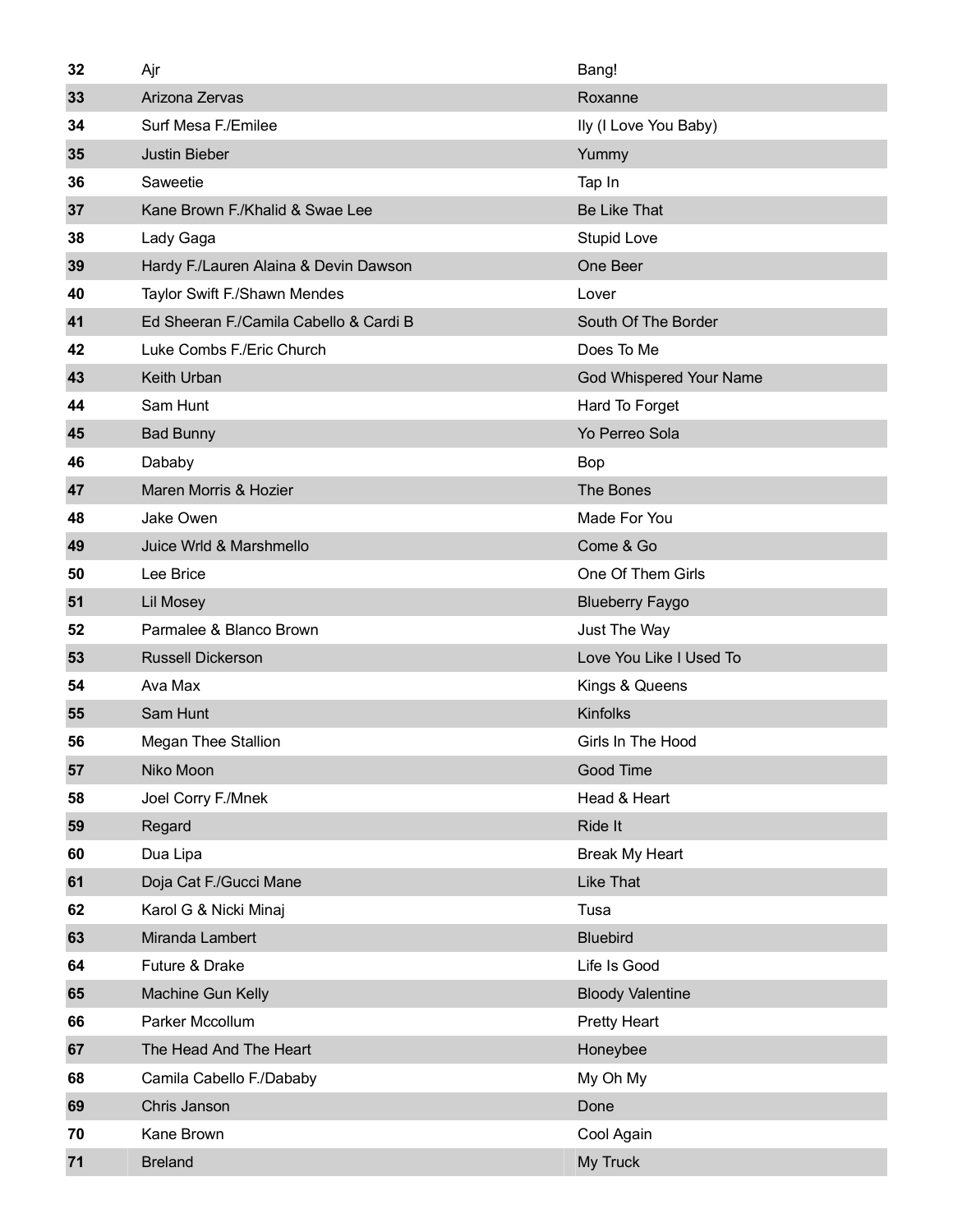| 72  | Tyga                           | Ayy Macarena                   |
|-----|--------------------------------|--------------------------------|
| 73  | Jordan Davis                   | <b>Almost Maybes</b>           |
| 74  | Topic & A7s                    | <b>Breaking Me</b>             |
| 75  | Don Toliver                    | <b>After Party</b>             |
| 76  | Kelsea Ballerini               | Hole In The Bottle             |
| 77  | Lizzo                          | Cuz I Love You                 |
| 78  | Curtis Waters F./Harm Franklin | Stunnin'                       |
| 79  | Zac Brown Band                 | The Man Who Loves You The Most |
| 80  | DJ Khaled F./Drake             | Greece                         |
| 81  | Lil Baby                       | Woah                           |
| 82  | Sofi Tukker                    | Purple Hat                     |
| 83  | Roddy Ricch F./Mustard         | <b>High Fashion</b>            |
| 84  | Benee F./Gus Dapperton         | Supalonely                     |
| 85  | Lewis Capaldi                  | Before You Go                  |
| 86  | <b>Travis Scott</b>            | Highest In The Room            |
| 87  | Pink F./Chris Stapleton        | Love Me Anyway                 |
| 88  | <b>Twenty One Pilots</b>       | Level Of Concern               |
| 89  | <b>Dylan Scott</b>             | Nobody                         |
| 90  | Jonas Brothers F./Karol G      | х                              |
| 91  | Doja Cat                       | <b>Boss Bitch</b>              |
| 92  | Kesha                          | <b>Raising Hell</b>            |
| 93  | Lil Baby & 42 Dugg             | We Paid                        |
| 94  | Chloe X Halle                  | Do It                          |
| 95  | Dababy                         | Vibez                          |
| 96  | Doja Cat F./Tyga               | Juicy                          |
| 97  | Marshmello & Halsey            | <b>Be Kind</b>                 |
| 98  | Mitchell Tenpenny F./Seaforth  | Anything She Says              |
| 99  | <b>Cole Swindell</b>           | Single Saturday Night          |
| 100 | Ne-Yo & Jeremih                | U 2 Luv                        |

*Charts may not be republished without express written consent of Intelligence, Inc. Intelligence, Inc. is not responsible for errors or omissions.*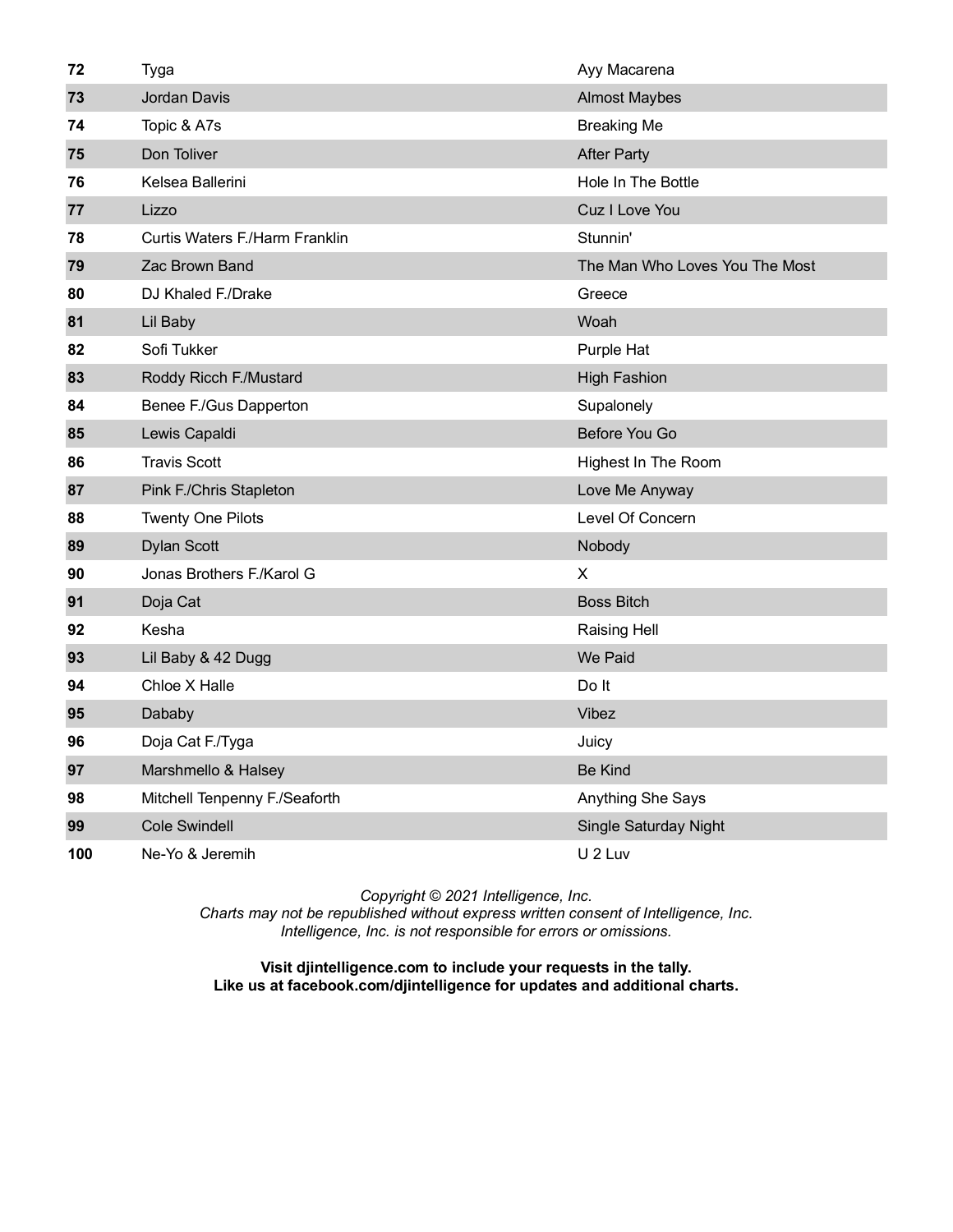

#### **Top 100 Most Requested Country Songs**

| <b>RANK</b>    | <b>ARTIST</b>                         | <b>SONG</b>                    |
|----------------|---------------------------------------|--------------------------------|
| $\mathbf 1$    | <b>Garth Brooks</b>                   | <b>Friends In Low Places</b>   |
| 2              | Dan + Shay                            | Speechless                     |
| 3              | Luke Combs                            | <b>Beautiful Crazy</b>         |
| 4              | Lil Nas X Feat. Billy Ray Cyrus       | Old Town Road                  |
| 5              | Lonestar                              | Amazed                         |
| 6              | <b>Blanco Brown</b>                   | The Git Up                     |
| $\overline{7}$ | <b>Thomas Rhett</b>                   | Die A Happy Man                |
| 8              | Luke Bryan                            | Country Girl (Shake It For Me) |
| 9              | Brooks & Dunn                         | <b>Boot Scootin' Boogie</b>    |
| 10             | Zac Brown Band                        | <b>Chicken Fried</b>           |
| 11             | Big & Rich                            | Save A Horse (Ride A Cowboy)   |
| 12             | Darius Rucker                         | Wagon Wheel                    |
| 13             | <b>Brett Young</b>                    | In Case You Didn't Know        |
| 14             | Sam Hunt                              | Body Like A Back Road          |
| 15             | Dan + Shay                            | From The Ground Up             |
| 16             | <b>Blake Shelton</b>                  | God Gave Me You                |
| 17             | Tim Mcgraw                            | My Best Friend                 |
| 18             | <b>Toby Keith</b>                     | Red Solo Cup                   |
| 19             | <b>Rascal Flatts</b>                  | <b>Bless The Broken Road</b>   |
| 20             | Luke Combs                            | Beer Never Broke My Heart      |
| 21             | Jason Aldean                          | You Make It Easy               |
| 22             | George Strait                         | I Cross My Heart               |
| 23             | <b>Russell Dickerson</b>              | Yours                          |
| 24             | Lady Gaga & Bradley Cooper            | Shallow                        |
| 25             | <b>Rascal Flatts</b>                  | My Wish                        |
| 26             | Bebe Rexha Feat. Florida Georgia Line | Meant To Be                    |
| 27             | Sam Hunt                              | <b>House Party</b>             |
| 28             | Dan + Shay                            | Tequila                        |
| 29             | Jon Pardi                             | <b>Head Over Boots</b>         |
| 30             | <b>Dixie Chicks</b>                   | Goodbye Earl                   |
| 31             | <b>Scotty Mccreery</b>                | This Is It                     |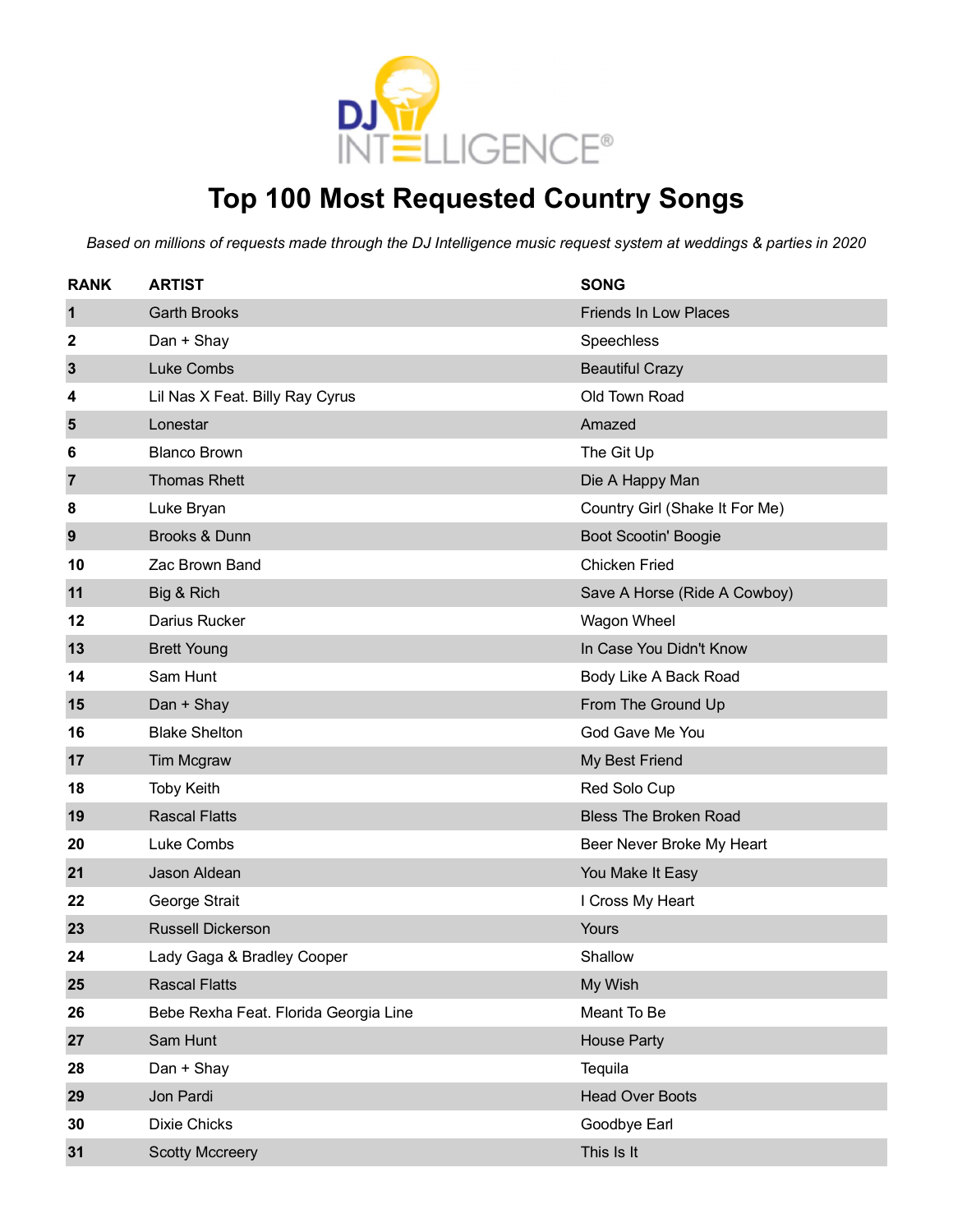| 32 | Shania Twain                             | You're Still The One    |
|----|------------------------------------------|-------------------------|
| 33 | <b>Chris Stapleton</b>                   | Millionaire             |
| 34 | Florida Georgia Line                     | H.O.L.Y.                |
| 35 | Lee Brice                                | I Don't Dance           |
| 36 | Old Dominion                             | One Man Band            |
| 37 | <b>Taylor Swift</b>                      | Love Story              |
| 38 | Morgan Wallen                            | <b>Whiskey Glasses</b>  |
| 39 | Josh Turner                              | Why Don't We Just Dance |
| 40 | <b>Brad Paisley</b>                      | She's Everything        |
| 41 | <b>Matt Stell</b>                        | Prayed For You          |
| 42 | <b>Brad Paisley</b>                      | Then                    |
| 43 | Tim Mcgraw With Faith Hill               | It's Your Love          |
| 44 | <b>Trace Adkins</b>                      | Honky Tonk Badonkadonk  |
| 45 | Luke Bryan                               | Knockin' Boots          |
| 46 | Cody Johnson                             | On My Way To You        |
| 47 | Johnny Cash                              | <b>Ring Of Fire</b>     |
| 48 | Eric Church                              | Drink In My Hand        |
| 49 | <b>Kane Brown</b>                        | Good As You             |
| 50 | <b>Maren Morris</b>                      | The Bones               |
| 51 | Lee Ann Womack                           | I Hope You Dance        |
| 52 | Florida Georgia Line                     | Cruise                  |
| 53 | Heartland                                | I Loved Her First       |
| 54 | Hunter Hayes                             | Wanted                  |
| 55 | Shania Twain                             | From This Moment On     |
| 56 | Morgan Wallen Feat. Florida Georgia Line | Up Down                 |
| 57 | Dan + Shay                               | All To Myself           |
| 58 | <b>Blake Shelton</b>                     | Honey Bee               |
| 59 | <b>Tim Mcgraw</b>                        | Humble And Kind         |
| 60 | Morgan Wallen                            | Chasin' You             |
| 61 | Jon Pardi                                | Dirt On My Boots        |
| 62 | Zac Brown Band                           | Loving You Easy         |
| 63 | <b>Garth Brooks</b>                      | The Dance               |
| 64 | Luke Bryan                               | That's My Kind Of Night |
| 65 | Luke Bryan                               | One Margarita           |
| 66 | Chase Rice                               | Eyes On You             |
| 67 | <b>Dierks Bentley</b>                    | Drunk On A Plane        |
| 68 | Johnny Cash                              | I Walk The Line         |
| 69 | Zac Brown Band                           | Whatever It Is          |
| 70 | Alan Jackson                             | Remember When           |
| 71 | Luke Combs                               | Hurricane               |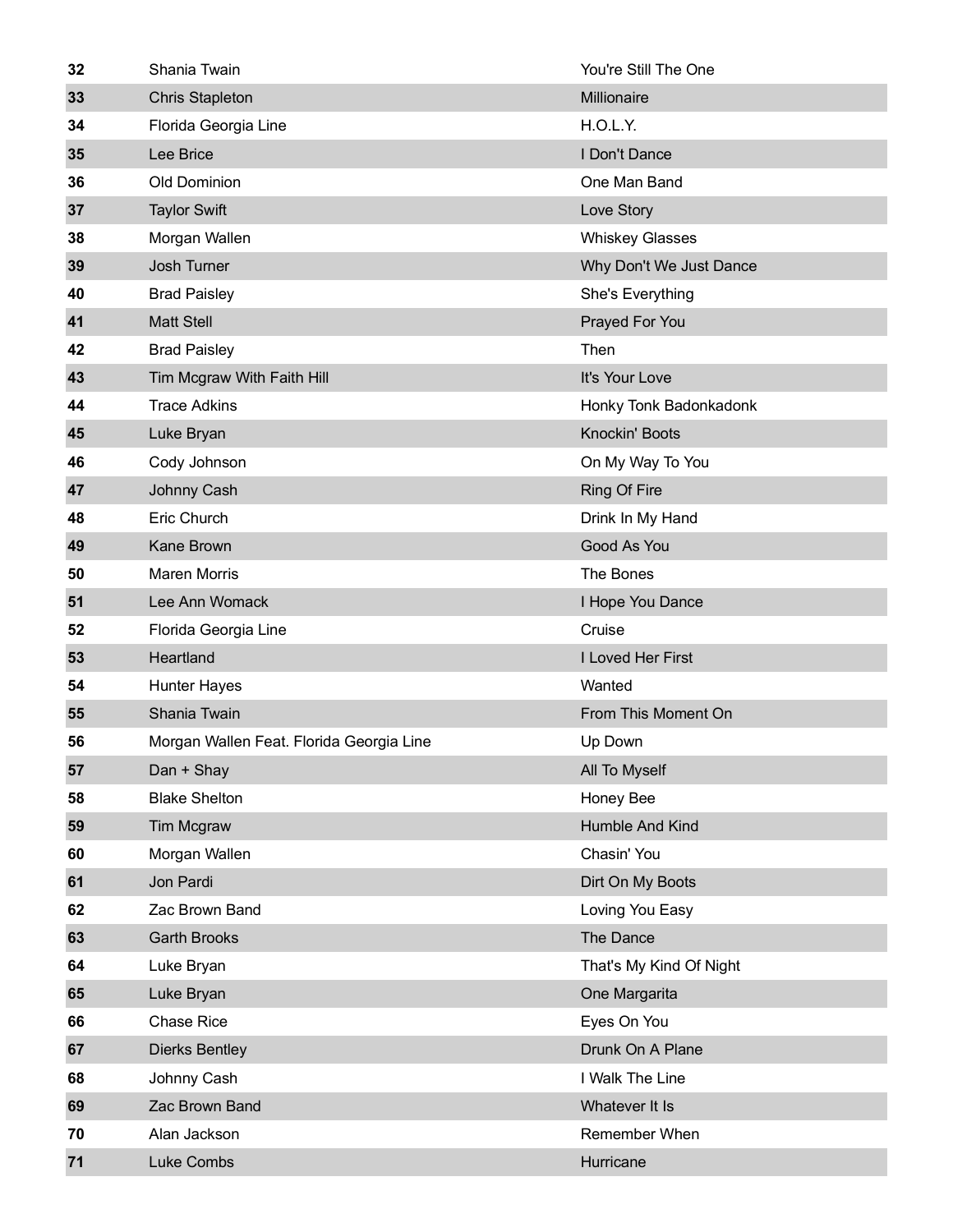| 72  | Eric Church                                 | Love Your Love The Most        |
|-----|---------------------------------------------|--------------------------------|
| 73  | <b>Billy Currington</b>                     | Must Be Doin' Somethin' Right  |
| 74  | Luke Bryan                                  | I Don't Want This Night To End |
| 75  | Florida Georgia Line Feat. Backstreet Boys  | God, Your Mama And Me          |
| 76  | Kenny Chesney                               | She Thinks My Tractor's Sexy   |
| 77  | Shania Twain                                | That Don't Impress Me Much     |
| 78  | <b>Taylor Swift</b>                         | You Belong With Me             |
| 79  | Luke Combs                                  | She Got The Best Of Me         |
| 80  | Luke Combs                                  | Lovin' On You                  |
| 81  | <b>Dixie Chicks</b>                         | Cowboy Take Me Away            |
| 82  | <b>Blake Shelton</b>                        | I'll Name The Dogs             |
| 83  | Eli Young Band                              | <b>Crazy Girl</b>              |
| 84  | Luke Bryan                                  | Play It Again                  |
| 85  | Florida Georgia Line Feat. Luke Bryan       | This Is How We Roll            |
| 86  | <b>Thomas Rhett</b>                         | Unforgettable                  |
| 87  | <b>Blake Shelton Duet With Gwen Stefani</b> | Nobody But You                 |
| 88  | Sugarland                                   | <b>Stuck Like Glue</b>         |
| 89  | Jason Aldean                                | She's Country                  |
| 90  | Cody Johnson                                | Nothin' On You                 |
| 91  | Lanco                                       | Born To Love You               |
| 92  | Jason Aldean                                | My Kinda Party                 |
| 93  | Jason Aldean                                | Dirt Road Anthem               |
| 94  | Lee Brice                                   | Rumor                          |
| 95  | Zac Brown Band                              | <b>Toes</b>                    |
| 96  | <b>Russell Dickerson</b>                    | Every Little Thing             |
| 97  | Brooks & Dunn With Luke Combs               | <b>Brand New Man</b>           |
| 98  | <b>Hunter Hayes</b>                         | I Want Crazy                   |
| 99  | <b>Thomas Rhett</b>                         | T-Shirt                        |
| 100 | Kip Moore                                   | <b>Hey Pretty Girl</b>         |

*Charts may not be republished without express written consent of Intelligence, Inc. Intelligence, Inc. is not responsible for errors or omissions.*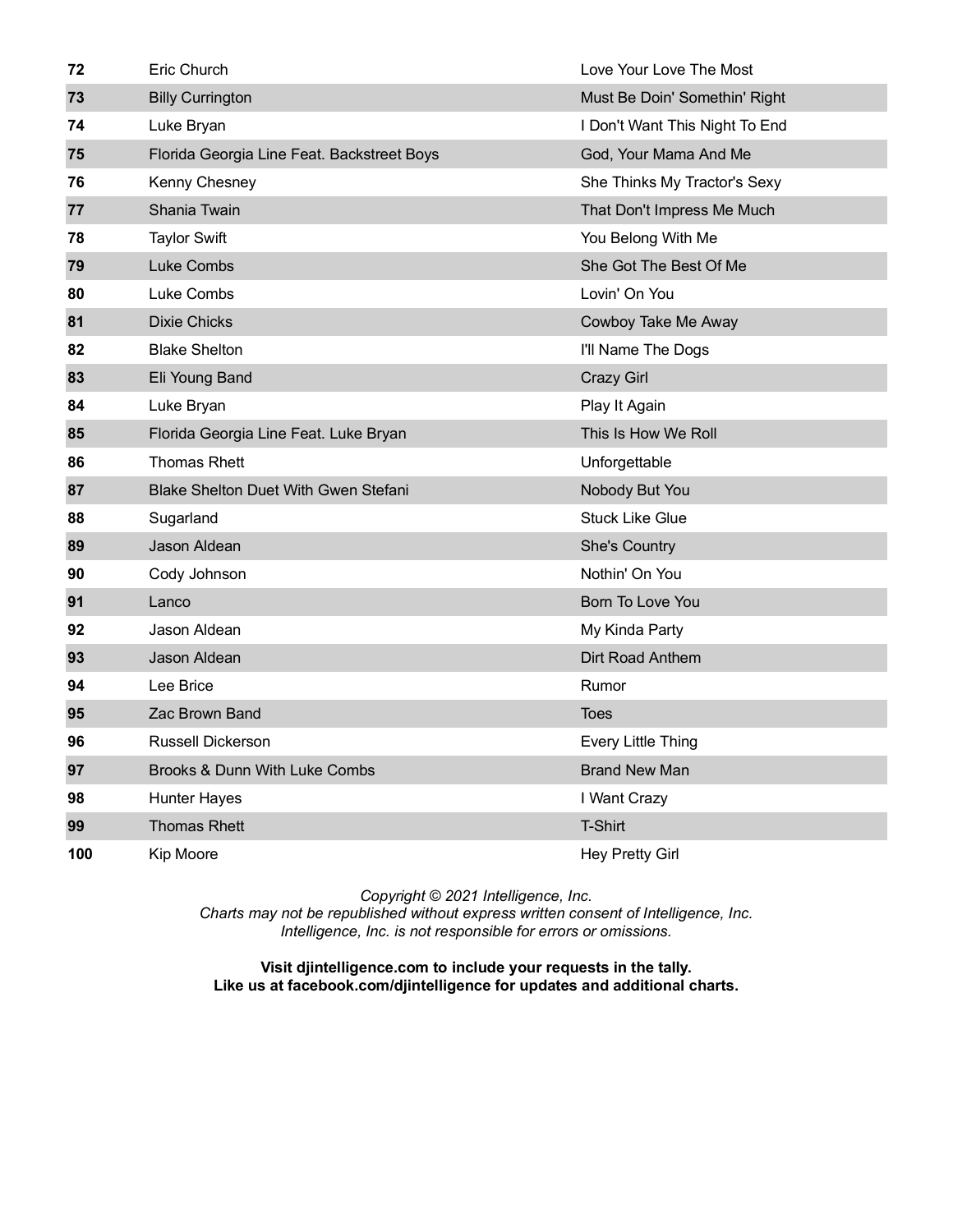

### **Top 100 Most Requested Latin Songs**

| <b>RANK</b>    | <b>ARTIST</b>                                          | <b>SONG</b>            |
|----------------|--------------------------------------------------------|------------------------|
| 1              | Pitbull Feat. John Ryan                                | Fireball               |
| 2              | Luis Fonsi & Daddy Yankee Feat. Justin Bieber          | Despacito              |
| $\mathbf{3}$   | Jennifer Lopez Feat. Pitbull                           | On The Floor           |
| 4              | Cardi B Feat. Bad Bunny & J Balvin                     | I Like It              |
| 5              | Marc Anthony                                           | Vivir Mi Vida          |
| 6              | Pitbull Feat. Ne-Yo, Afrojack & Nayer                  | Give Me Everything     |
| $\overline{7}$ | Elvis Crespo                                           | Suavemente             |
| 8              | Pitbull Feat. Ne-Yo                                    | Time Of Our Lives      |
| 9              | Bad Bunny Feat. Drake                                  | Mia                    |
| 10             | DJ Snake Feat. Cardi B, Ozuna & Selena Gomez           | Taki Taki              |
| 11             | Gente De Zona Feat. Marc Anthony                       | La Gozadera            |
| 12             | Daddy Yankee                                           | Gasolina               |
| 13             | J Balvin & Willy William                               | Mi Gente               |
| 14             | Prince Royce                                           | Corazon Sin Cara       |
| 15             | Daddy Yankee & Katy Perry Feat. Snow                   | Con Calma              |
| 16             | Shakira Feat. Maluma                                   | Chantaje               |
| 17             | Celia Cruz                                             | La Vida Es Un Carnaval |
| 18             | Prince Royce                                           | Stand By Me            |
| 19             | Daddy Yankee                                           | Dura                   |
| 20             | Carlos Vives & Shakira                                 | La Bicicleta           |
| 21             | Daddy Yankee                                           | Limbo                  |
| 22             | Anuel Aa Feat. Daddy Yankee, Karol G, Ozuna & J Balvin | China                  |
| 23             | Nicky Jam & J Balvin                                   | X                      |
| 24             | J Balvin                                               | Ginza                  |
| 25             | Prince Royce                                           | Darte Un Beso          |
| 26             | Nicky Jam                                              | Hasta El Amanecer      |
| 27             | Ricky Martin Feat. Maluma                              | Vente Pa' Ca           |
| 28             | Becky G Feat. Bad Bunny                                | Mayores                |
| 29             | Alexandra Stan                                         | Mr. Saxobeat           |
| 30             | Luis Fonsi & Demi Lovato                               | Echame La Culpa        |
| 31             | Marc Anthony                                           | Valio La Pena          |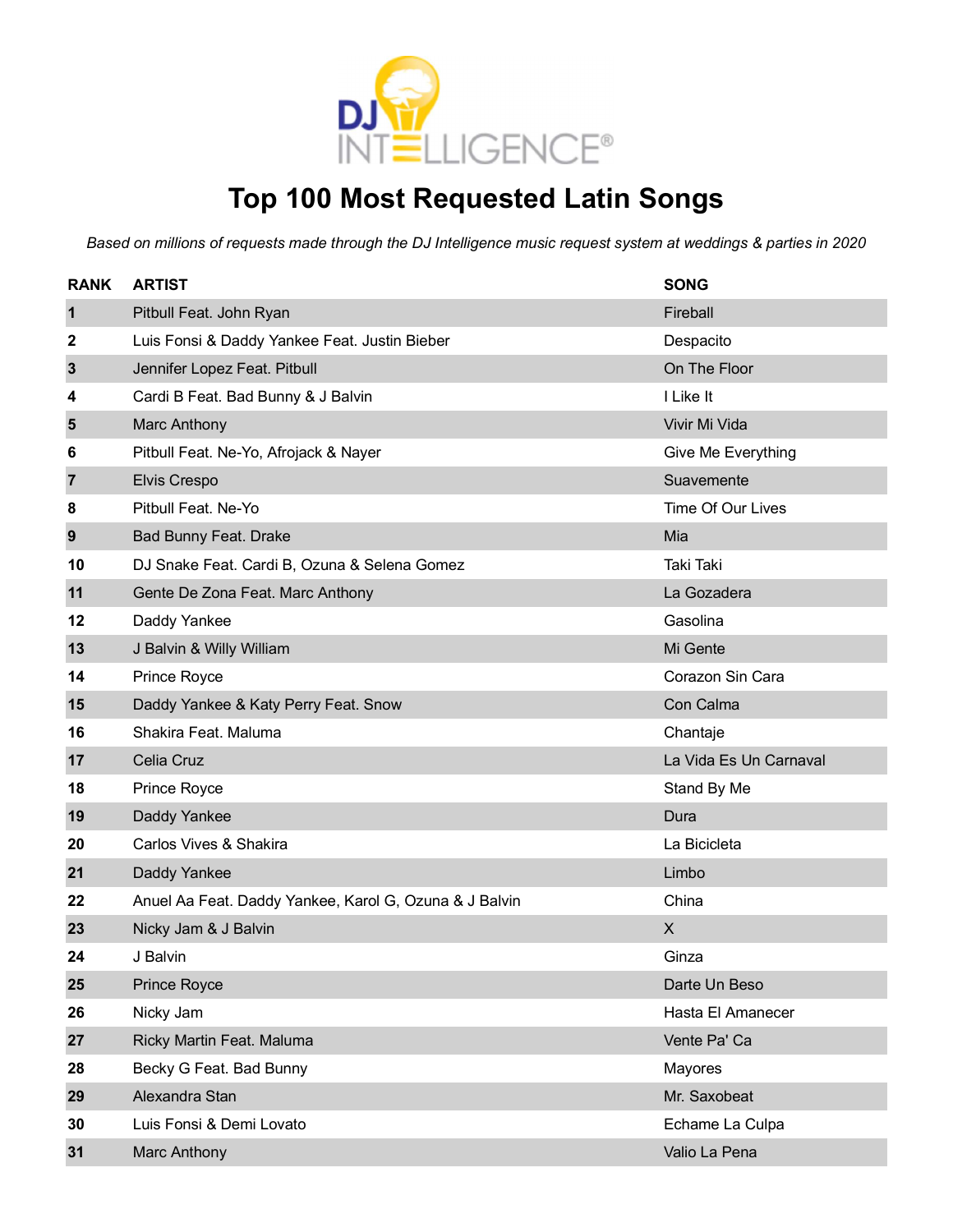| 32 | Pitbull Feat. Chris Brown                                        | International Love         |
|----|------------------------------------------------------------------|----------------------------|
| 33 | <b>Azul Azul</b>                                                 | La Bomba                   |
| 34 | Pitbull Feat. Christina Aguilera                                 | <b>Feel This Moment</b>    |
| 35 | <b>Romeo Santos</b>                                              | Propuesta Indecente        |
| 36 | Ozuna                                                            | Baila Baila Baila          |
| 37 | <b>Carlos Vives</b>                                              | Volvi A Nacer              |
| 38 | Black Eyed Peas X Ozuna X J. Rey Soul                            | Mamacita                   |
| 39 | Daddy Yankee                                                     | <b>Shaky Shaky</b>         |
| 40 | Pitbull Feat. Marc Anthony                                       | Rain Over Me               |
| 41 | Maluma                                                           | Felices Los 4              |
| 42 | Rosalia & J Balvin Feat. El Guincho                              | Con Altura                 |
| 43 | Romeo Santos                                                     | Eres Mia                   |
| 44 | Cnco                                                             | Reggaeton Lento (Bailemos) |
| 45 | Marc Anthony, Will Smith & Bad Bunny                             | <b>Esta Rico</b>           |
| 46 | Bad Bunny & Tainy                                                | Callaita                   |
| 47 | Carlos Vives & Sebastian Yatra                                   | Robarte Un Beso            |
| 48 | Danny Ocean                                                      | Me Rehuso                  |
| 49 | Romeo Santos Feat. Drake                                         | Odio                       |
| 50 | Jennifer Lopez Feat. Pitbull                                     | Dance Again                |
| 51 | Wisin Feat. Ozuna                                                | Escapate Conmigo           |
| 52 | Pitbull Feat. Lil Jon                                            | The Anthem                 |
| 53 | Ariana Grande Feat. Zedd                                         | <b>Break Free</b>          |
| 54 | <b>Carlos Vives</b>                                              | <b>Fruta Fresca</b>        |
| 55 | Jennifer Lopez                                                   | Jenny From The Block       |
| 56 | Chino Y Nacho                                                    | Mi Nina Bonita             |
| 57 | Celia Cruz                                                       | Rie Y Llora                |
| 58 | J Balvin & Bad Bunny                                             | La Cancion                 |
| 59 | Lunay, Daddy Yankee & Bad Bunny                                  | Soltera                    |
| 60 | Maluma Feat. Nego Do Borel                                       | Corazon                    |
| 61 | Major Lazer Feat. J Balvin & El Alfa                             | Que Calor                  |
| 62 | Dayvi & Victor Cardenas Feat. Kelly Ruiz                         | Baila Conmigo              |
| 63 | Pitbull                                                          | Bon, Bon                   |
| 64 | Raymix & Juanes                                                  | Oye Mujer                  |
| 65 | Marc Anthony                                                     | Tu Amor Me Hace Bien       |
| 66 | Marc Anthony                                                     | Aguanile                   |
| 67 | J Balvin & Jowell & Randy Feat. Nicky Jam, Wisin, Yandel & Ozuna | <b>Bonita</b>              |
| 68 | Marc Anthony                                                     | Ahora Quien                |
| 69 | Romeo Santos Feat. Marc Anthony                                  | Yo Tambien                 |
| 70 | Aventura                                                         | Un Beso                    |
| 71 | Don Omar                                                         | Taboo                      |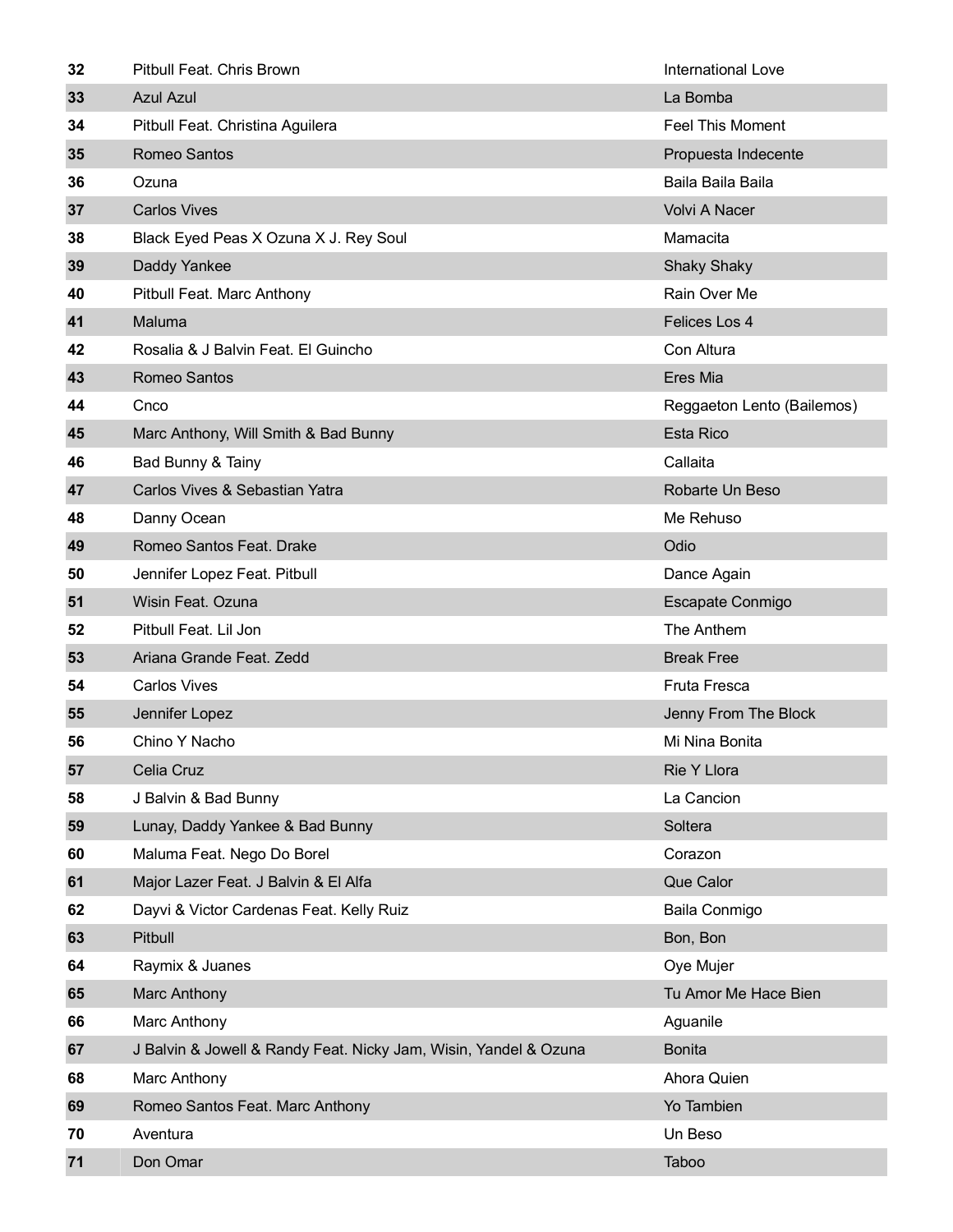| 72  | Enrique Iglesias Feat. Juan Luis Guerra     | Cuando Me Enamoro          |
|-----|---------------------------------------------|----------------------------|
| 73  | Los Angeles Azules Feat. Natalia Lafourcade | <b>Nunca Es Suficiente</b> |
| 74  | Luis Enrique                                | Yo No Se Manana            |
| 75  | Shakira Feat. Pitbull                       | Rabiosa                    |
| 76  | Enrique Iglesias Feat. Romeo Santos         | Loco                       |
| 77  | Jennifer Lopez Feat. DJ Khaled & Cardi B    | Dinero                     |
| 78  | Juanes                                      | La Camisa Negra            |
| 79  | Nicky Jam                                   | El Amante                  |
| 80  | Becky G & Natti Natasha                     | Sin Pijama                 |
| 81  | Gente De Zona Feat. Marc Anthony            | Traidora                   |
| 82  | Don Omar                                    | Zumba                      |
| 83  | J Balvin                                    | Reggaeton                  |
| 84  | Natti Natasha & Ozuna                       | Criminal                   |
| 85  | Pedro Capo Feat. Farruko                    | Calma                      |
| 86  | Sech, Darell, Nicky Jam, Ozuna & Anuel Aa   | Otro Trago                 |
| 87  | <b>Bad Bunny</b>                            | Yo Perreo Sola             |
| 88  | <b>Bad Bunny</b>                            | <b>Estamos Bien</b>        |
| 89  | J Balvin                                    | Ay Vamos                   |
| 90  | DJ Kass Feat. Pitbull                       | Scooby Doo Pa Pa           |
| 91  | Maluma                                      | Hp                         |
| 92  | Alex Sensation Feat, Ozuna                  | Que Va                     |
| 93  | <b>Carlos Vives</b>                         | <b>Bailar Contigo</b>      |
| 94  | Ozuna Feat, Manuel Turizo                   | Vaina Loca                 |
| 95  | <b>Ricky Martin</b>                         | Pegate                     |
| 96  | Ricky Martin Feat. Yotuel                   | La Mordidita               |
| 97  | Rosalia & Ozuna                             | Yo X Ti, Tu X Mi           |
| 98  | Tainy & J Balvin                            | Agua                       |
| 99  | Daddy Yankee                                | Lovumba                    |
| 100 | Romeo Santos, Daddy Yankee & Nicky Jam      | <b>Bella Y Sensual</b>     |

*Charts may not be republished without express written consent of Intelligence, Inc. Intelligence, Inc. is not responsible for errors or omissions.*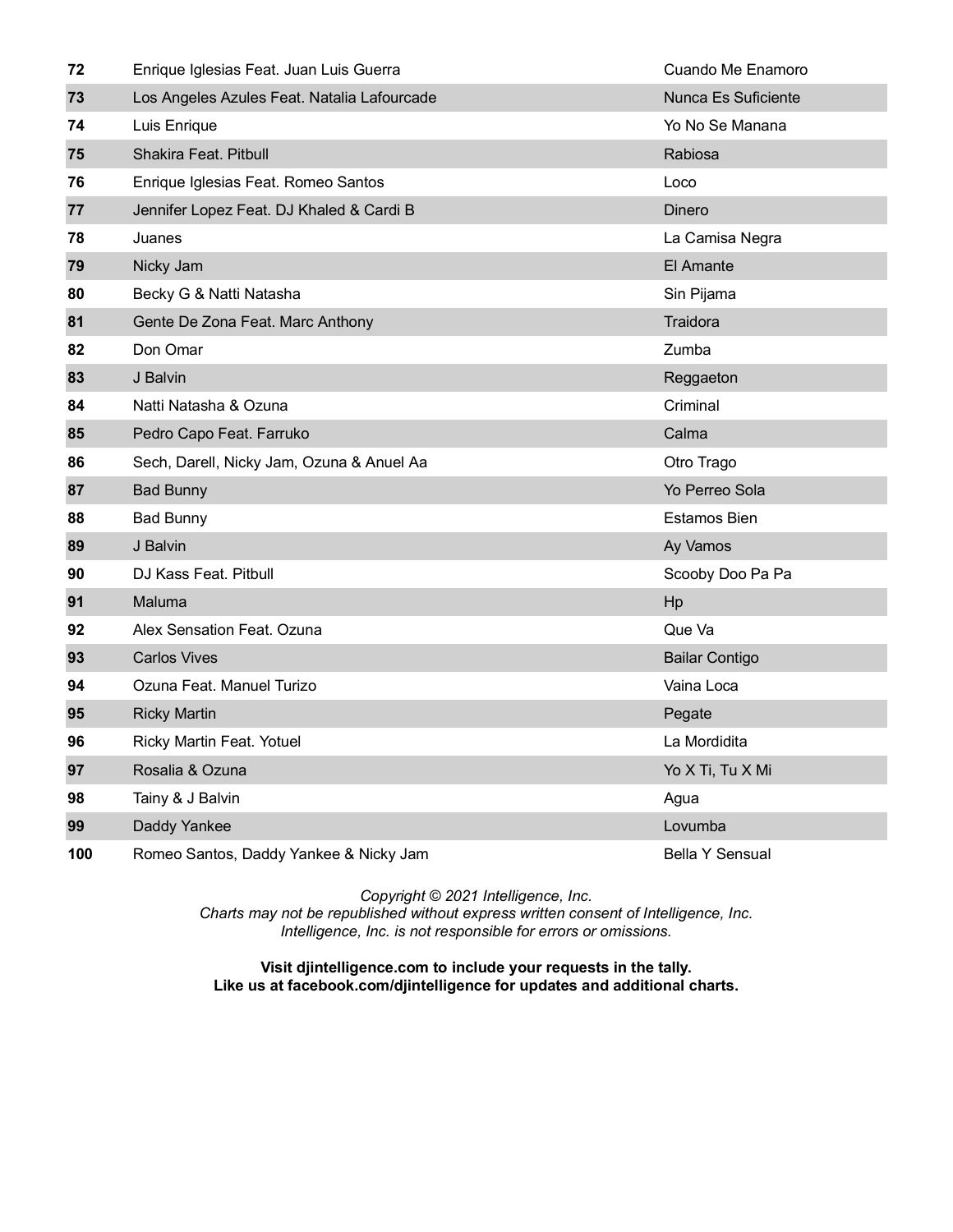

# **Top 100 Most Requested Songs of the 2010's**

| <b>RANK</b>    | <b>ARTIST</b>                                   | <b>SONG</b>                    |
|----------------|-------------------------------------------------|--------------------------------|
| $\mathbf 1$    | Mark Ronson Feat. Bruno Mars                    | <b>Uptown Funk</b>             |
| 2              | <b>Walk The Moon</b>                            | Shut Up And Dance              |
| 3              | <b>Justin Timberlake</b>                        | Can't Stop The Feeling!        |
| 4              | <b>Bruno Mars</b>                               | 24k Magic                      |
| 5              | <b>Chris Stapleton</b>                          | Tennessee Whiskey              |
| 6              | <b>Bruno Mars</b>                               | Marry You                      |
| $\overline{7}$ | Dan + Shay                                      | Speechless                     |
| 8              | <b>Ed Sheeran</b>                               | Thinking Out Loud              |
| 9              | Luke Combs                                      | <b>Beautiful Crazy</b>         |
| 10             | Ed Sheeran                                      | Perfect                        |
| 11             | Lil Nas X Feat. Billy Ray Cyrus                 | Old Town Road                  |
| 12             | <b>Taylor Swift</b>                             | Shake It Off                   |
| 13             | Luis Fonsi & Daddy Yankee Feat. Justin Bieber   | Despacito                      |
| 14             | John Legend                                     | All Of Me                      |
| 15             | Maroon 5                                        | Sugar                          |
| 16             | Pitbull Feat. Kesha                             | Timber                         |
| 17             | <b>Pharrell Williams</b>                        | Happy                          |
| 18             | <b>LMFAO Feat. Lauren Bennett And Goon Rock</b> | Party Rock Anthem              |
| 19             | Rihanna Feat. Calvin Harris                     | We Found Love                  |
| 20             | <b>Blanco Brown</b>                             | The Git Up                     |
| 21             | Lizzo                                           | <b>Truth Hurts</b>             |
| 22             | <b>Thomas Rhett</b>                             | Die A Happy Man                |
| 23             | DJ Snake Feat. Lil Jon                          | Turn Down For What             |
| 24             | Pitbull Feat. John Ryan                         | Fireball                       |
| 25             | Luke Bryan                                      | Country Girl (Shake It For Me) |
| 26             | Lizzo                                           | Good As Hell                   |
| 27             | Pink                                            | Raise Your Glass               |
| 28             | Cardi B Feat. Bad Bunny & J Balvin              | I Like It                      |
| 29             | Beyonce                                         | Love On Top                    |
| 30             | LMFAO Feat. Lil Jon                             | Shots                          |
| 31             | Darius Rucker                                   | Wagon Wheel                    |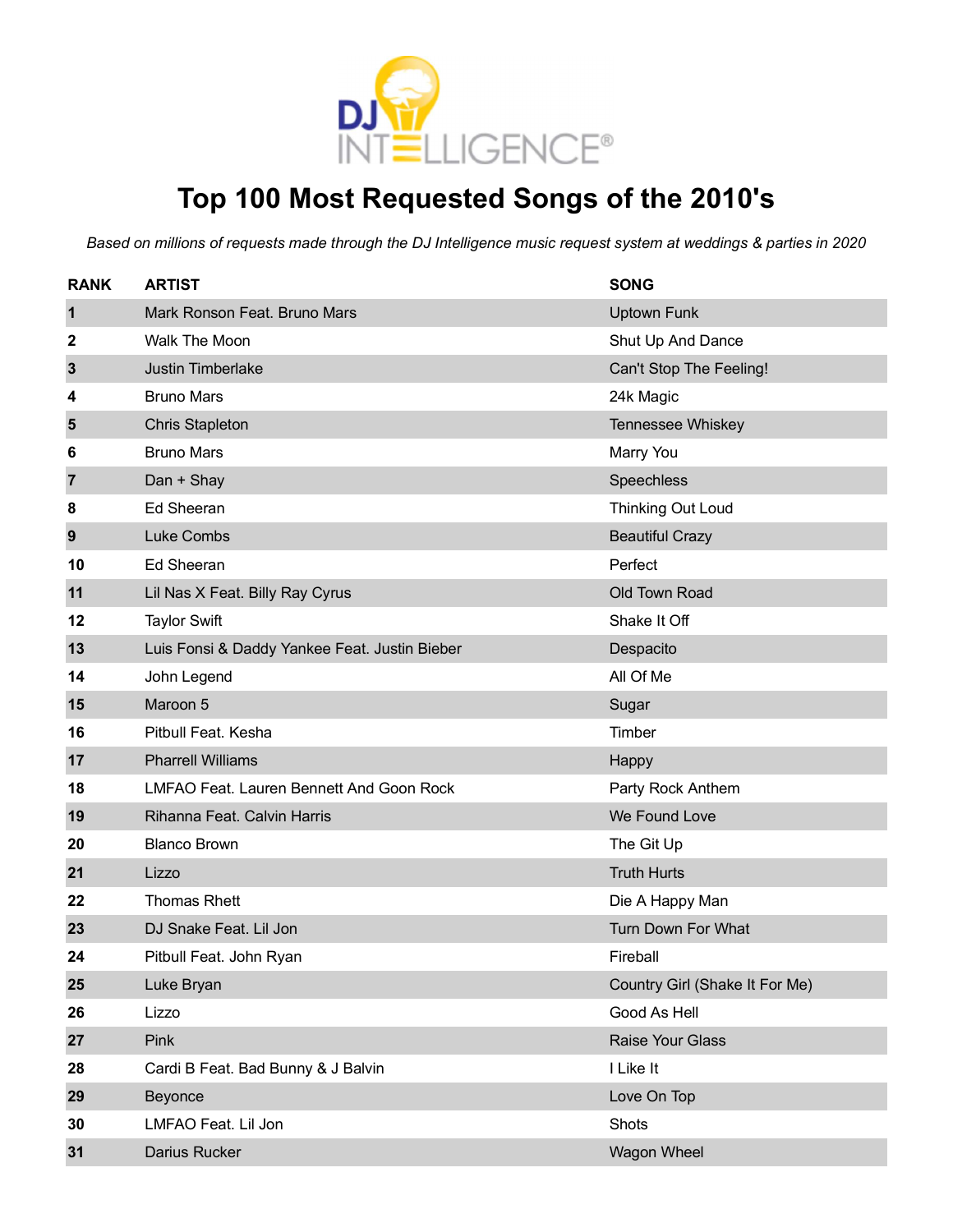| 32 | Don Omar Feat. Lucenzo                | Danza Kuduro              |
|----|---------------------------------------|---------------------------|
| 33 | Chainsmokers Feat. Halsey             | Closer                    |
| 34 | Maroon 5 Feat. Christina Aguilera     | Moves Like Jagger         |
| 35 | <b>DNCE</b>                           | Cake By The Ocean         |
| 36 | <b>Brett Young</b>                    | In Case You Didn't Know   |
| 37 | Sam Hunt                              | Body Like A Back Road     |
| 38 | Christina Perri                       | A Thousand Years          |
| 39 | <b>Ed Sheeran</b>                     | Shape Of You              |
| 40 | Pitbull Feat. Ne-Yo, Afrojack & Nayer | Give Me Everything        |
| 41 | Train                                 | Marry Me                  |
| 42 | <b>Bruno Mars</b>                     | That's What I Like        |
| 43 | Lizzo                                 | Juice                     |
| 44 | Dan + Shay                            | From The Ground Up        |
| 45 | Kygo & Whitney Houston                | <b>Higher Love</b>        |
| 46 | Jonas Brothers                        | Sucker                    |
| 47 | Dan + Shay & Justin Bieber            | 10,000 Hours              |
| 48 | Post Malone & Swae Lee                | Sunflower                 |
| 49 | Tones And I                           | Dance Monkey              |
| 50 | Taio Cruz                             | Dynamite                  |
| 51 | <b>Bruno Mars</b>                     | Just The Way You Are      |
| 52 | <b>Blake Shelton</b>                  | God Gave Me You           |
| 53 | Bruno Mars Feat. Cardi B              | Finesse                   |
| 54 | <b>LMFAO</b>                          | Sexy And I Know It        |
| 55 | Macklemore & Ryan Lewis Feat. Wanz    | <b>Thrift Shop</b>        |
| 56 | Flo Rida                              | My House                  |
| 57 | Pitbull Feat. Ne-Yo                   | Time Of Our Lives         |
| 58 | Daft Punk Feat. Pharrell Williams     | Get Lucky                 |
| 59 | Nicki Minaj                           | <b>Super Bass</b>         |
| 60 | Jennifer Lopez Feat. Pitbull          | On The Floor              |
| 61 | Fetty Wap                             | <b>Trap Queen</b>         |
| 62 | Weeknd                                | Can't Feel My Face        |
| 63 | Carly Rae Jepsen                      | Call Me Maybe             |
| 64 | Robin Thicke Feat. Pharrell & T.I.    | <b>Blurred Lines</b>      |
| 65 | <b>Usher</b>                          | DJ Got Us Fallin' In Love |
| 66 | <b>Drake</b>                          | In My Feelings            |
| 67 | Flo Rida Feat. David Guetta           | Club Can't Handle Me      |
| 68 | Camila Cabello Feat. Young Thug       | Havana                    |
| 69 | California Swag District              | Teach Me How To Dougie    |
| 70 | <b>Calvin Harris</b>                  | Feel So Close             |
| 71 | Chainsmokers & Coldplay               | Something Just Like This  |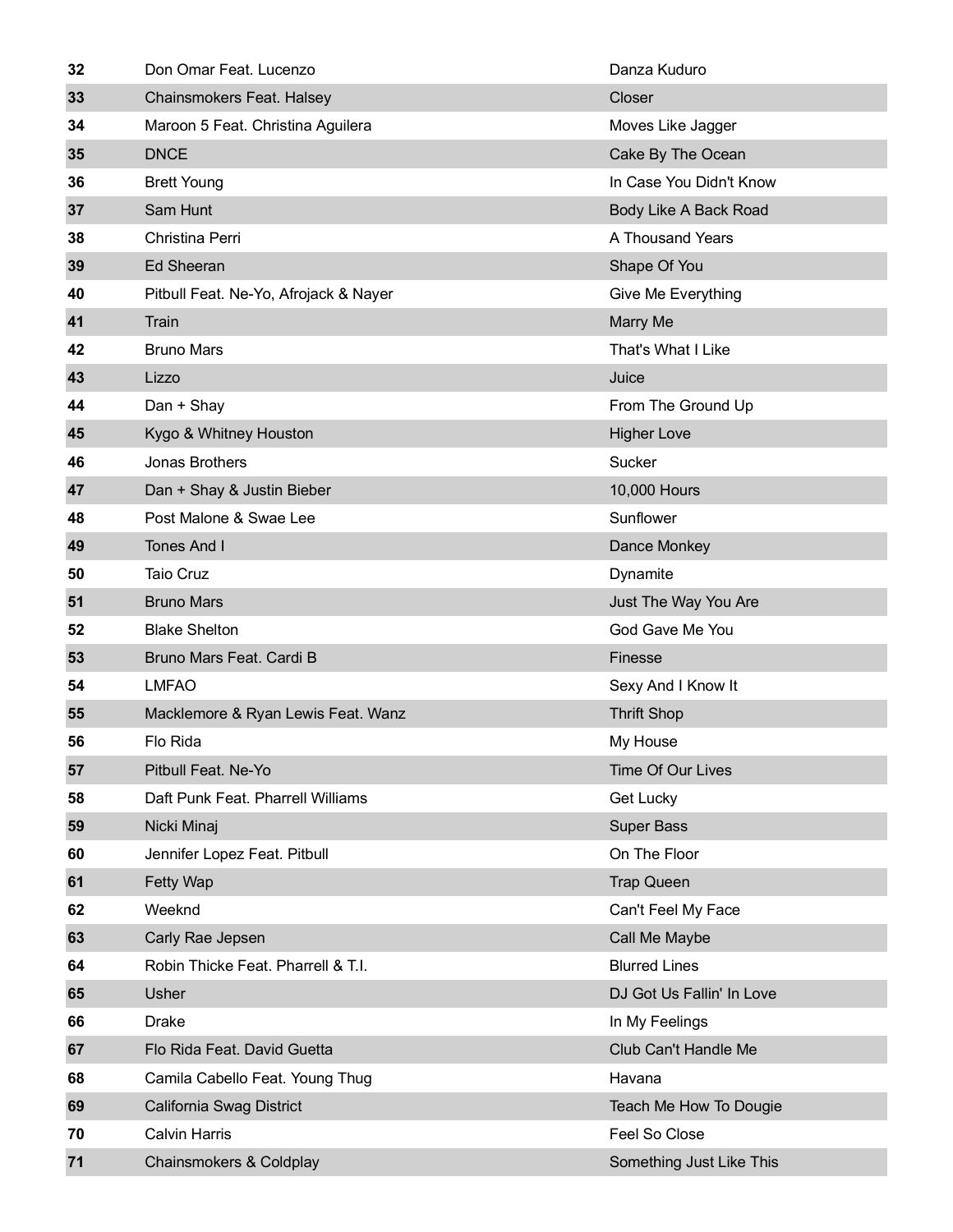| 72  | Calvin Harris Feat. Rihanna                  | This Is What You Came For |
|-----|----------------------------------------------|---------------------------|
| 73  | <b>Drake</b>                                 | God's Plan                |
| 74  | <b>Taylor Swift</b>                          | Lover                     |
| 75  | <b>Bruno Mars</b>                            | Treasure                  |
| 76  | Nicki Minaj                                  | Starships                 |
| 77  | Drake Feat. Wizkid & Kyla                    | One Dance                 |
| 78  | DJ Snake Feat. Cardi B, Ozuna & Selena Gomez | Taki Taki                 |
| 79  | Flo Rida Feat. Sia                           | <b>Wild Ones</b>          |
| 80  | <b>American Authors</b>                      | Best Day Of My Life       |
| 81  | <b>Katy Perry</b>                            | Firework                  |
| 82  | Macklemore & Ryan Lewis Feat. Ray Dalton     | Can't Hold Us             |
| 83  | <b>Luke Combs</b>                            | Beer Never Broke My Heart |
| 84  | Jason Aldean                                 | You Make It Easy          |
| 85  | Omi                                          | Cheerleader               |
| 86  | Icona Pop Feat. Charli XCX                   | I Love It                 |
| 87  | Flo Rida                                     | <b>Good Feeling</b>       |
| 88  | Marc Anthony                                 | Vivir Mi Vida             |
| 89  | Panic! At The Disco                          | <b>High Hopes</b>         |
| 90  | Lumineers                                    | Ho Hey                    |
| 91  | Kane Brown                                   | Heaven                    |
| 92  | <b>Russell Dickerson</b>                     | Yours                     |
| 93  | Fitz & The Tantrums                          | Handclap                  |
| 94  | James Arthur                                 | Say You Won't Let Go      |
| 95  | Lady Gaga & Bradley Cooper                   | Shallow                   |
| 96  | Shawn Mendes & Camila Cabello                | Senorita                  |
| 97  | Waka Flocka Flame Feat. Roscoe Dash & Wale   | No Hands                  |
| 98  | Bebe Rexha Feat. Florida Georgia Line        | Meant To Be               |
| 99  | Portugal. The Man                            | <b>Feel It Still</b>      |
| 100 | Sam Hunt                                     | <b>House Party</b>        |

*Charts may not be republished without express written consent of Intelligence, Inc. Intelligence, Inc. is not responsible for errors or omissions.*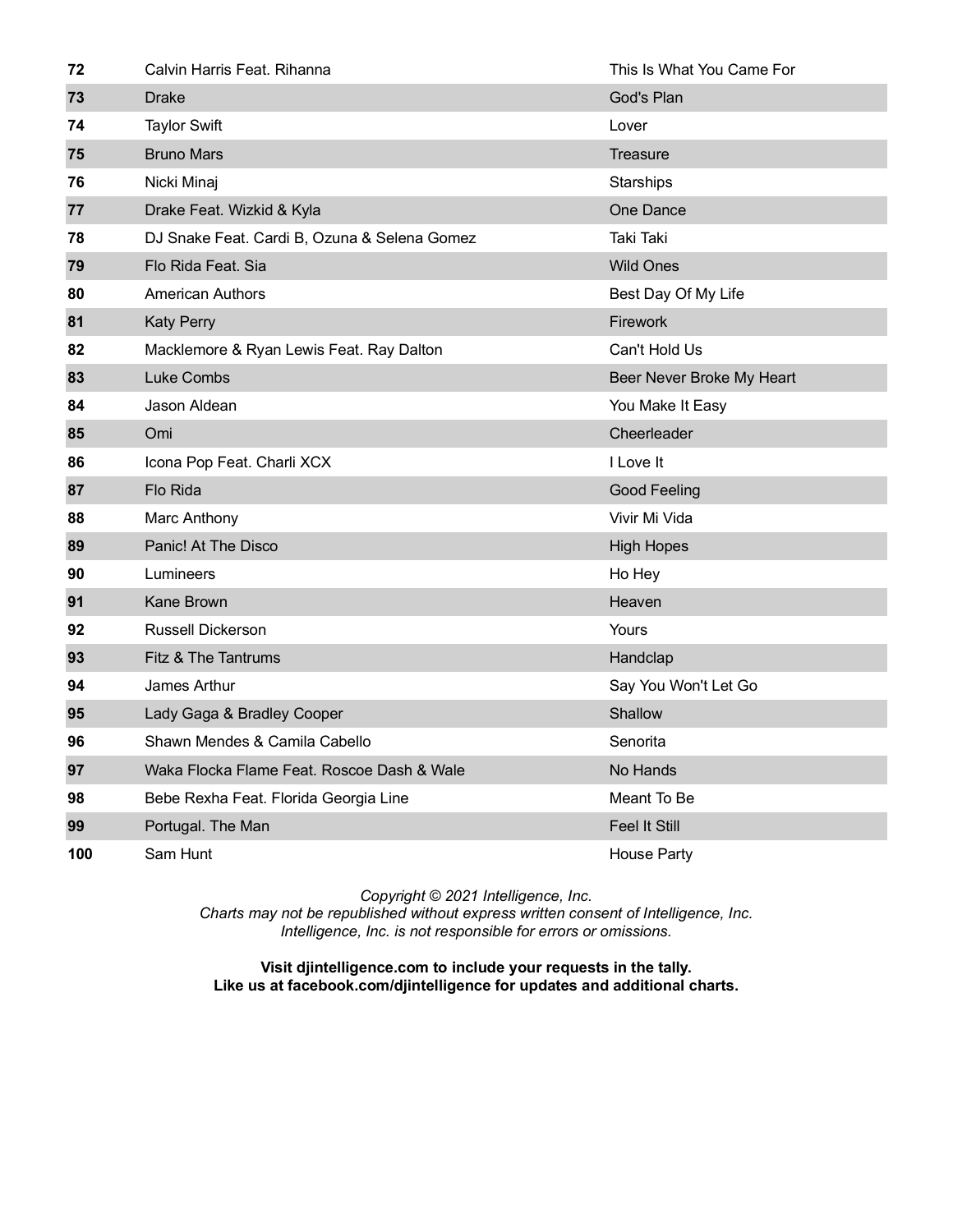

### **Top 100 Most Requested Songs of the 2000's**

| <b>RANK</b> | <b>ARTIST</b>                                       | <b>SONG</b>                      |
|-------------|-----------------------------------------------------|----------------------------------|
| $\mathbf 1$ | Cupid                                               | <b>Cupid Shuffle</b>             |
| 2           | Usher Feat. Ludacris & Lil' Jon                     | Yeah                             |
| 3           | V.I.C.                                              | Wobble                           |
| 4           | DJ Casper                                           | Cha Cha Slide                    |
| 5           | <b>Black Eyed Peas</b>                              | I Gotta Feeling                  |
| 6           | Outkast                                             | Hey Ya!                          |
| 7           | <b>Miley Cyrus</b>                                  | Party In The U.S.A.              |
| 8           | <b>Killers</b>                                      | Mr. Brightside                   |
| 9           | Flo Rida Feat. T-Pain                               | Low                              |
| 10          | <b>Nelly</b>                                        | Hot In Herre                     |
| 11          | 'N Sync                                             | Bye Bye Bye                      |
| 12          | Lil' Jon & The East Side Boyz Feat. Ying Yang Twins | Get Low                          |
| 13          | Beyonce                                             | Single Ladies (Put A Ring On It) |
| 14          | <b>Justin Timberlake</b>                            | Sexyback                         |
| 15          | Beyonce Feat. Jay-Z                                 | Crazy In Love                    |
| 16          | R. Kelly                                            | Ignition                         |
| 17          | <b>Chris Brown</b>                                  | Forever                          |
| 18          | Zac Brown Band                                      | <b>Chicken Fried</b>             |
| 19          | Big & Rich                                          | Save A Horse (Ride A Cowboy)     |
| 20          | Kanye West Feat. Jamie Foxx                         | <b>Gold Digger</b>               |
| 21          | Lady Gaga Feat. Colby O'donis                       | <b>Just Dance</b>                |
| 22          | 50 Cent                                             | In Da Club                       |
| 23          | Ray Lamontagne                                      | You Are The Best Thing           |
| 24          | <b>Jason Mraz</b>                                   | I'm Yours                        |
| 25          | Rihanna                                             | Don't Stop The Music             |
| 26          | <b>Black Eyed Peas</b>                              | Let's Get It Started             |
| 27          | <b>Rascal Flatts</b>                                | <b>Bless The Broken Road</b>     |
| 28          | Daft Punk                                           | One More Time                    |
| 29          | <b>Michael Buble</b>                                | Everything                       |
| 30          | Fergie Feat. Will.I.Am                              | Fergalicious                     |
| 31          | Cascada                                             | Everytime We Touch               |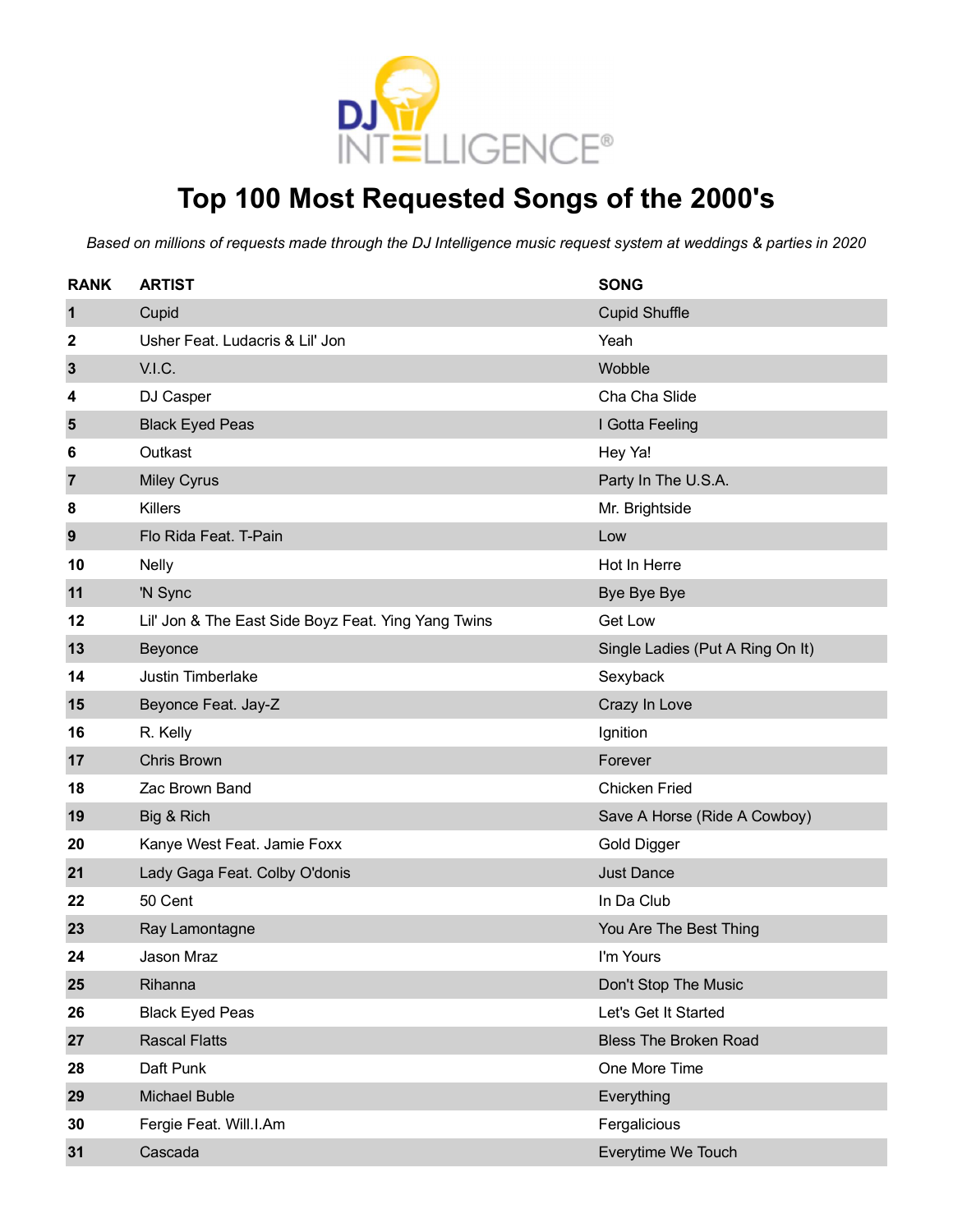| 32 | Ciara Feat. Missy Elliott                           | $1, 2$ Step                      |
|----|-----------------------------------------------------|----------------------------------|
| 33 | Sean Paul                                           | Temperature                      |
| 34 | Shakira                                             | Hips Don't Lie                   |
| 35 | Jack Johnson                                        | <b>Better Together</b>           |
| 36 | Kesha                                               | <b>Tik Tok</b>                   |
| 37 | Soulja Boy Tell'em                                  | Crank That (Soulja Boy)          |
| 38 | Lady Gaga                                           | Poker Face                       |
| 39 | <b>Rascal Flatts</b>                                | My Wish                          |
| 40 | Daddy Yankee                                        | Gasolina                         |
| 41 | Toploader                                           | Dancing In The Moonlight         |
| 42 | Justin Timberlake                                   | Rock Your Body                   |
| 43 | Missy Elliott Feat. Ciara                           | Lose Control                     |
| 44 | T-Pain Feat. Yung Joc                               | Buy U A Drank (Shawty Snappin')  |
| 45 | Fall Out Boy                                        | Sugar, We're Goin Down           |
| 46 | <b>Britney Spears</b>                               | Toxic                            |
| 47 | Gwen Stefani                                        | <b>Hollaback Girl</b>            |
| 48 | <b>Darkness</b>                                     | I Believe In A Thing Called Love |
| 49 | Jagged Edge Feat. Run Of Run Dmc                    | Let's Get Married                |
| 50 | Nelly Feat. City Spud                               | Ride Wit Me                      |
| 51 | <b>Nelly</b>                                        | <b>Country Grammar</b>           |
| 52 | <b>Taylor Swift</b>                                 | Love Story                       |
| 53 | Mark Ronson Feat. Amy Winehouse                     | Valerie                          |
| 54 | Shaggy                                              | It Wasn't Me                     |
| 55 | Josh Turner                                         | Why Don't We Just Dance          |
| 56 | Outkast Feat. Sleepy Brown                          | The Way You Move                 |
| 57 | Baby Bash Feat. T-Pain                              | Cyclone                          |
| 58 | Snoop Dogg Feat. Pharrell                           | Drop It Like It's Hot            |
| 59 | Ying Yang Twins Feat. Lil' Jon & The East Side Boyz | Salt Shaker                      |
| 60 | Adele                                               | Make You Feel My Love            |
| 61 | <b>Brad Paisley</b>                                 | She's Everything                 |
| 62 | J-Kwon                                              | <b>Tipsy</b>                     |
| 63 | <b>Trace Adkins</b>                                 | Honky Tonk Badonkadonk           |
| 64 | Jason Mraz & Colbie Caillat                         | Lucky                            |
| 65 | <b>Brad Paisley</b>                                 | Then                             |
| 66 | Flo Rida Feat. Keisha                               | <b>Right Round</b>               |
| 67 | Missy Misdemeanor Elliott                           | Work It                          |
| 68 | Jonas Brothers                                      | Burnin' Up                       |
| 69 | Nelly, P.Diddy & Murphy Lee                         | Shake Ya Tailfeather             |
| 70 | T.I.                                                | <b>Whatever You Like</b>         |
| 71 | <b>Black Eyed Peas</b>                              | My Humps                         |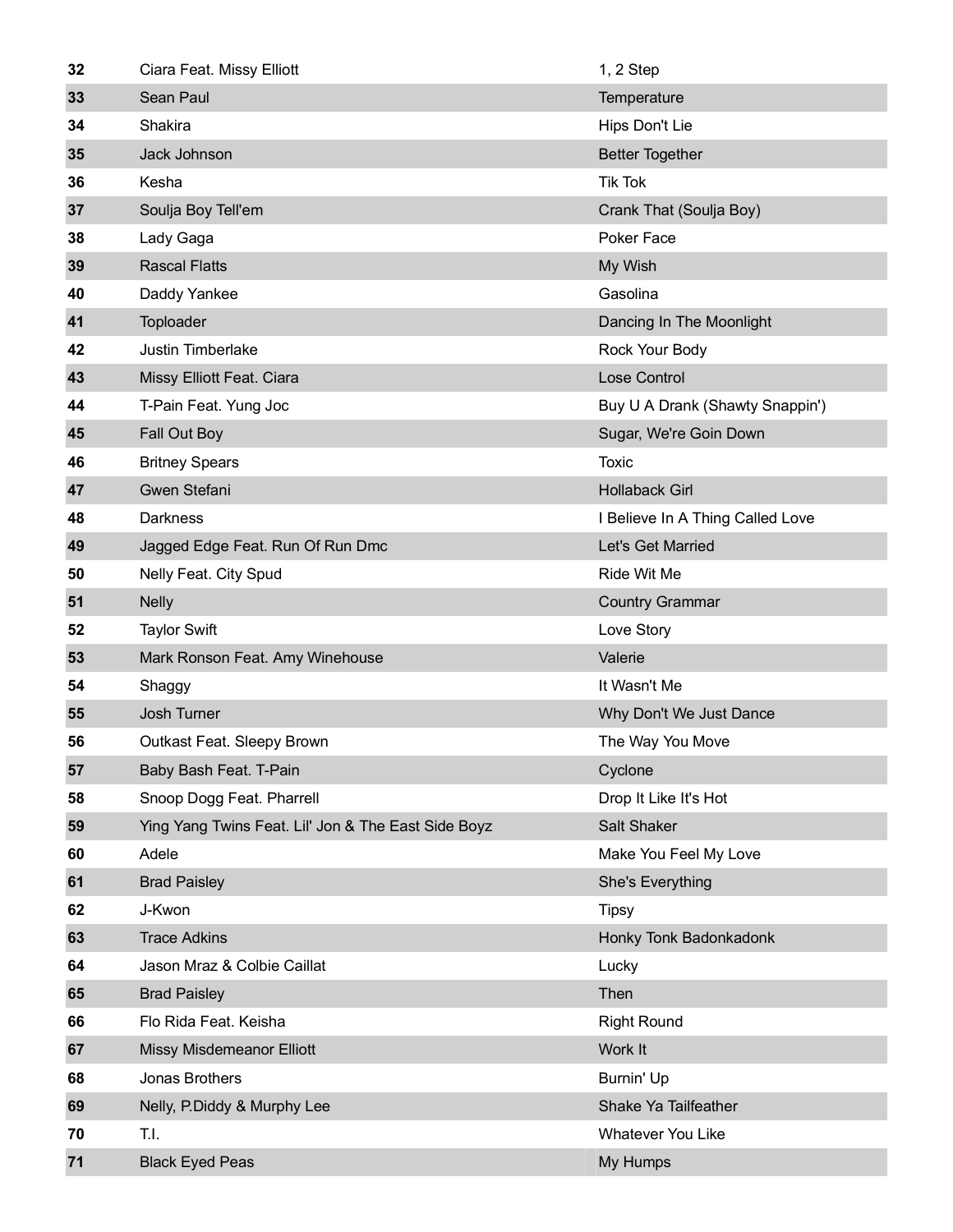| 72  | Train                                    | Drops Of Jupiter (Tell Me) |
|-----|------------------------------------------|----------------------------|
| 73  | <b>Fountains Of Wayne</b>                | Stacy's Mom                |
| 74  | <b>Kid Rock</b>                          | All Summer Long            |
| 75  | Edward Sharpe & The Magnetic Zeros       | Home                       |
| 76  | Lady Gaga                                | <b>Bad Romance</b>         |
| 77  | <b>Britney Spears</b>                    | Oops!I Did It Again        |
| 78  | Pink                                     | Get The Party Started      |
| 79  | Lee Ann Womack                           | I Hope You Dance           |
| 80  | <b>ABBA</b>                              | Mamma Mia                  |
| 81  | Jet                                      | Are You Gonna Be My Girl   |
| 82  | Outkast                                  | Ms. Jackson                |
| 83  | Destiny's Child                          | Jumpin, Jumpin             |
| 84  | Heartland                                | I Loved Her First          |
| 85  | Lifehouse                                | You And Me                 |
| 86  | Akon Feat. Eminem                        | Smack That                 |
| 87  | Mgmt                                     | <b>Electric Feel</b>       |
| 88  | Michael Buble                            | Save The Last Dance For Me |
| 89  | 'N Sync                                  | It's Gonna Be Me           |
| 90  | <b>Black Eyed Peas</b>                   | Boom Boom Pow              |
| 91  | Tim Mcgraw                               | My Little Girl             |
| 92  | Jagged Edge Feat. Nelly                  | Where The Party At         |
| 93  | Jay Sean Feat. Lil Wayne                 | Down                       |
| 94  | Christina Aguilera, Lil' Kim, Mya & Pink | Lady Marmalade             |
| 95  | Norah Jones                              | Come Away With Me          |
| 96  | Kanye West Feat. T-Pain                  | Good Life                  |
| 97  | Sean Paul                                | Get Busy                   |
| 98  | M.I.A.                                   | Paper Planes               |
| 99  | Pitbull                                  | <b>Hotel Room Service</b>  |
| 100 | Rihanna                                  | Pon De Replay              |

*Charts may not be republished without express written consent of Intelligence, Inc. Intelligence, Inc. is not responsible for errors or omissions.*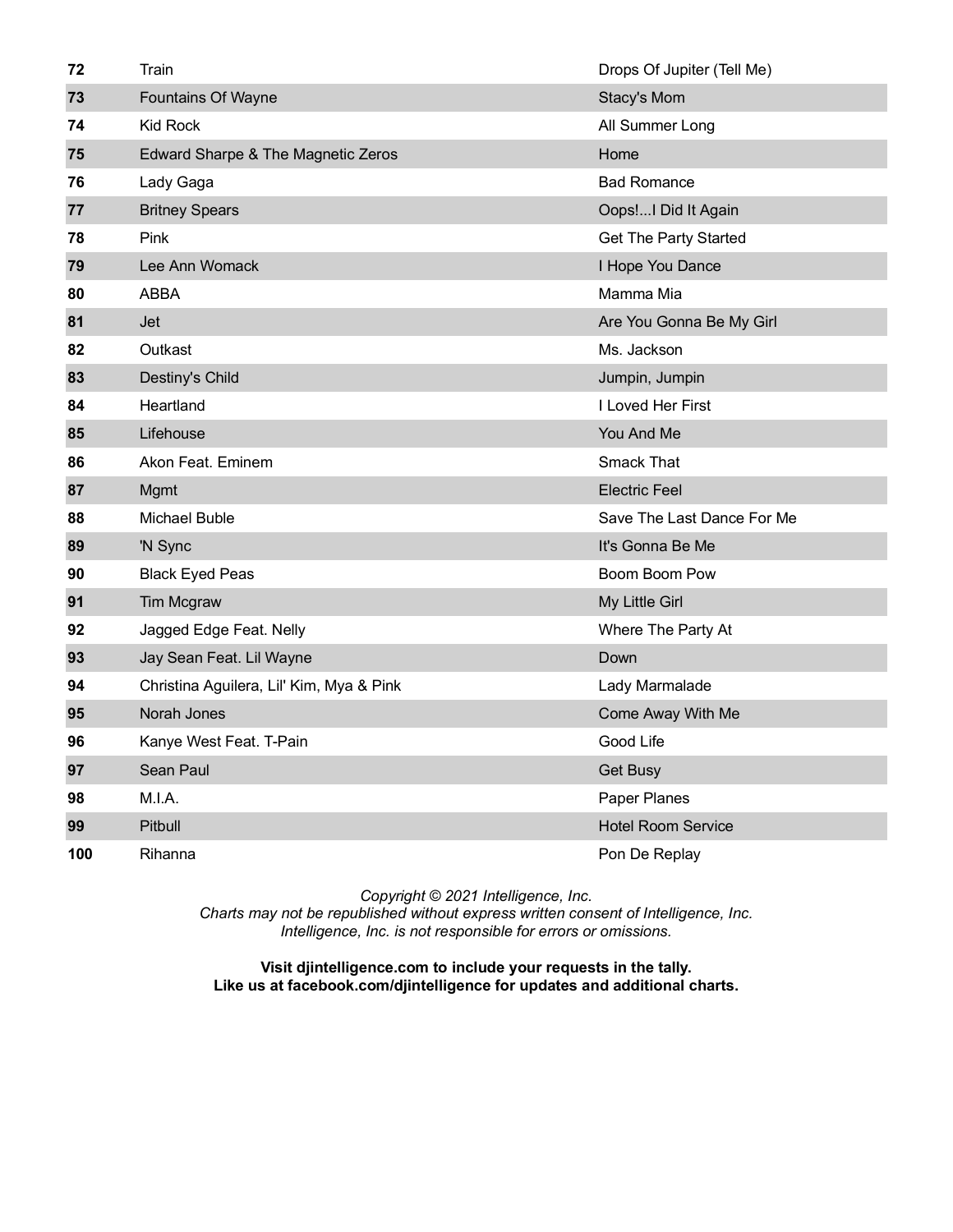

# **Top 100 Most Requested Songs of the 1990's**

|                | <b>RANK ARTIST</b>                       | <b>SONG</b>                   |
|----------------|------------------------------------------|-------------------------------|
| $\mathbf 1$    | <b>Garth Brooks</b>                      | <b>Friends In Low Places</b>  |
| 2              | <b>Backstreet Boys</b>                   | Everybody (Backstreet's Back) |
| $\mathbf{3}$   | <b>Spice Girls</b>                       | Wannabe                       |
| 4              | Montell Jordan                           | This Is How We Do It          |
| $5\phantom{1}$ | Sir Mix-A-Lot                            | <b>Baby Got Back</b>          |
| 6              | Shania Twain                             | Man! I Feel Like A Woman!     |
| $\overline{7}$ | Lou Bega                                 | Mambo No. 5 (A Little Bit Of) |
| 8              | <b>Backstreet Boys</b>                   | I Want It That Way            |
| 9              | Rednex                                   | Cotton Eye Joe                |
| 10             | House Of Pain                            | Jump Around                   |
| 11             | Brooks & Dunn                            | <b>Boot Scootin' Boogie</b>   |
| 12             | Vanilla Ice                              | Ice Ice Baby                  |
| 13             | Los Del Rio                              | Macarena                      |
| 14             | <b>Blink-182</b>                         | All The Small Things          |
| 15             | Aerosmith                                | I Don't Want To Miss A Thing  |
| 16             | <b>Blackstreet Feat. Dr. Dre</b>         | No Diggity                    |
| 17             | Ginuwine                                 | Pony                          |
| 18             | <b>TLC</b>                               | No Scrubs                     |
| 19             | <b>Will Smith</b>                        | Gettin' Jiggy Wit It          |
| 20             | M.C. Hammer                              | U Can't Touch This            |
| 21             | Elvis Crespo                             | Suavemente                    |
| 22             | Lonestar                                 | Amazed                        |
| 23             | Proclaimers                              | I'm Gonna Be (500 Miles)      |
| 24             | Tim Mcgraw                               | My Best Friend                |
| 25             | Shania Twain                             | Any Man Of Mine               |
| 26             | Mark Morrison                            | Return Of The Mack            |
| 27             | K-Ci & Jojo                              | All My Life                   |
| 28             | AC/DC                                    | Thunderstruck                 |
| 29             | Smash Mouth                              | All Star                      |
| 30             | George Strait                            | I Cross My Heart              |
| 31             | Juvenile Feat. Mannie Fresh & Lil' Wayne | Back That Thang Up            |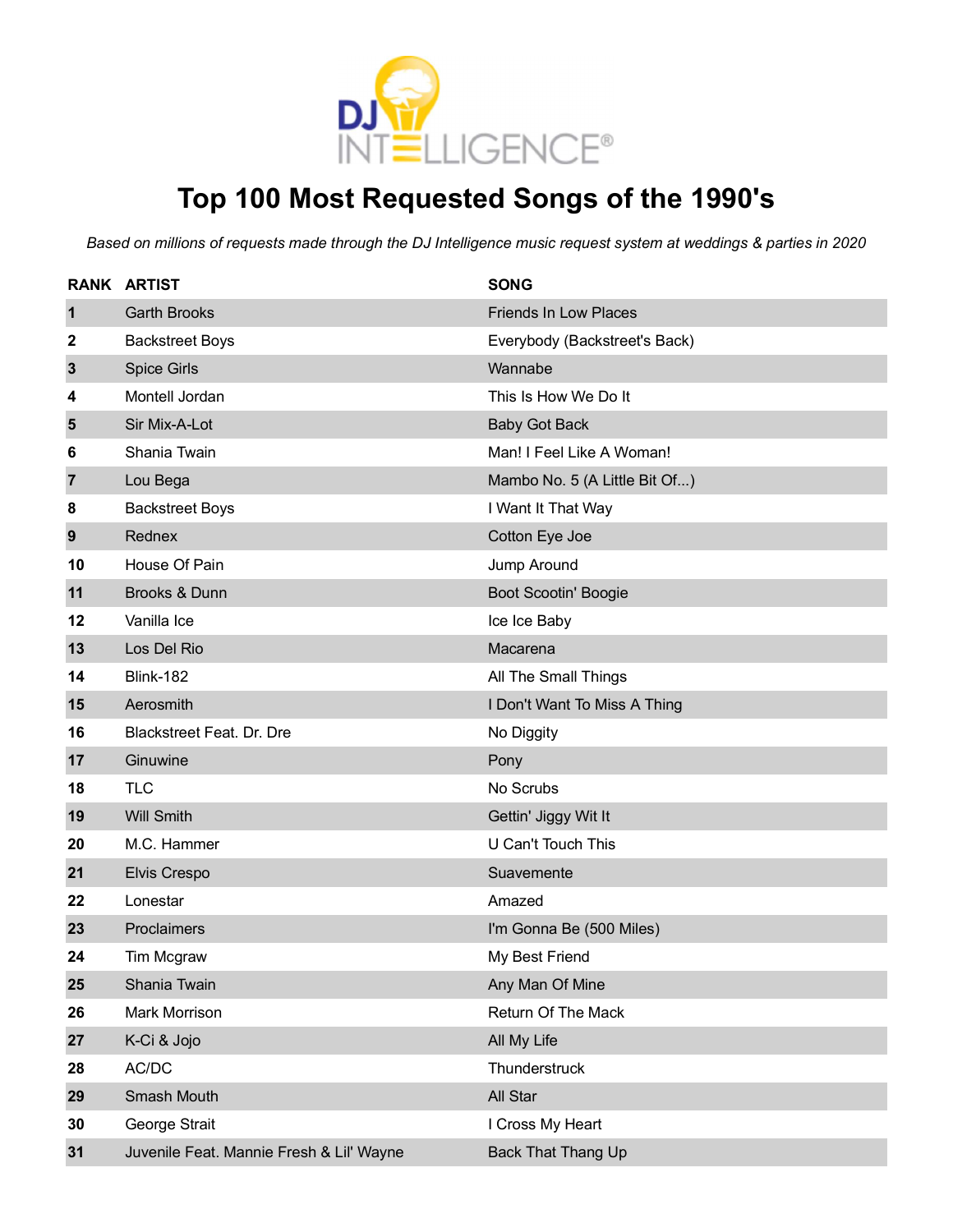| 32       | 69 Boyz                                      | <b>Tootsee Roll</b>                        |
|----------|----------------------------------------------|--------------------------------------------|
| 33       | Notorious B.I.G.                             | Hypnotize                                  |
| 34       | Shania Twain                                 | You're Still The One                       |
| 35       | <b>Bell Biv Devoe</b>                        | Poison                                     |
| 36       | Brooks & Dunn                                | Neon Moon                                  |
| 37       | <b>Edwin Mccain</b>                          | I'll Be                                    |
| 38       | 2pac Feat. Dr. Dre And Roger Troutman        | California Love                            |
| 39       | Tim Mcgraw With Faith Hill                   | It's Your Love                             |
| 40       | Four Seasons                                 | December 1963 (Oh, What A Night)           |
| 41       | Haddaway                                     | What Is Love                               |
| 42       | Salt-N-Pepa                                  | Shoop                                      |
| 43       | <b>Britney Spears</b>                        | Baby One More Time                         |
| 44       | <b>Garth Brooks</b>                          | Callin' Baton Rouge                        |
| 45       | Oasis                                        | Wonderwall                                 |
| 46       | Alan Jackson                                 | Chattahoochee                              |
| 47       | DJ Kool                                      | Let Me Clear My Throat                     |
| 48       | 'N Sync                                      | Tearin' Up My Heart                        |
| 49       | George Strait                                | Check Yes Or No                            |
| 50       | Semisonic                                    | <b>Closing Time</b>                        |
| 51       | Hootie & The Blowfish                        | Only Wanna Be With You                     |
|          |                                              |                                            |
| 52       | Third Eye Blind                              | Semi-Charmed Life                          |
| 53       | C+C Music Factory Feat. Freedom Williams     | Gonna Make You Sweat (Everybody Dance Now) |
| 54       | Touche Feat. Krayzee                         | Ymca                                       |
| 55       | Tom Petty & The Heartbreakers                | <b>American Girl</b>                       |
| 56       | <b>Wilson Phillips</b>                       | Hold On                                    |
| 57       | <b>Ricky Martin</b>                          | Livin' La Vida Loca                        |
| 58       | Celia Cruz                                   | La Vida Es Un Carnaval                     |
| 59       | Sir Mix-A-Lot                                | Jump On It                                 |
| 60       | <b>Blink-182</b>                             | What's My Age Again?                       |
| 61       | Destiny's Child                              | Say My Name                                |
| 62       | Cher                                         | <b>Believe</b>                             |
| 63       | <b>Mariah Carey</b>                          | Always Be My Baby                          |
| 64       | Elton John                                   | Can You Feel The Love Tonight              |
| 65       | Shania Twain                                 | From This Moment On                        |
| 66       | Notorious B.I.G. Feat. Puff Daddy & Mase     | Mo Money Mo Problems                       |
| 67       | Chumbawamba                                  | Tubthumping                                |
| 68       | Goo Goo Dolls                                | <b>Iris</b>                                |
| 69       | <b>Backstreet Boys</b>                       | Larger Than Life                           |
| 70<br>71 | Sixpence None The Richer<br>Notorious B.I.G. | Kiss Me<br>Juicy                           |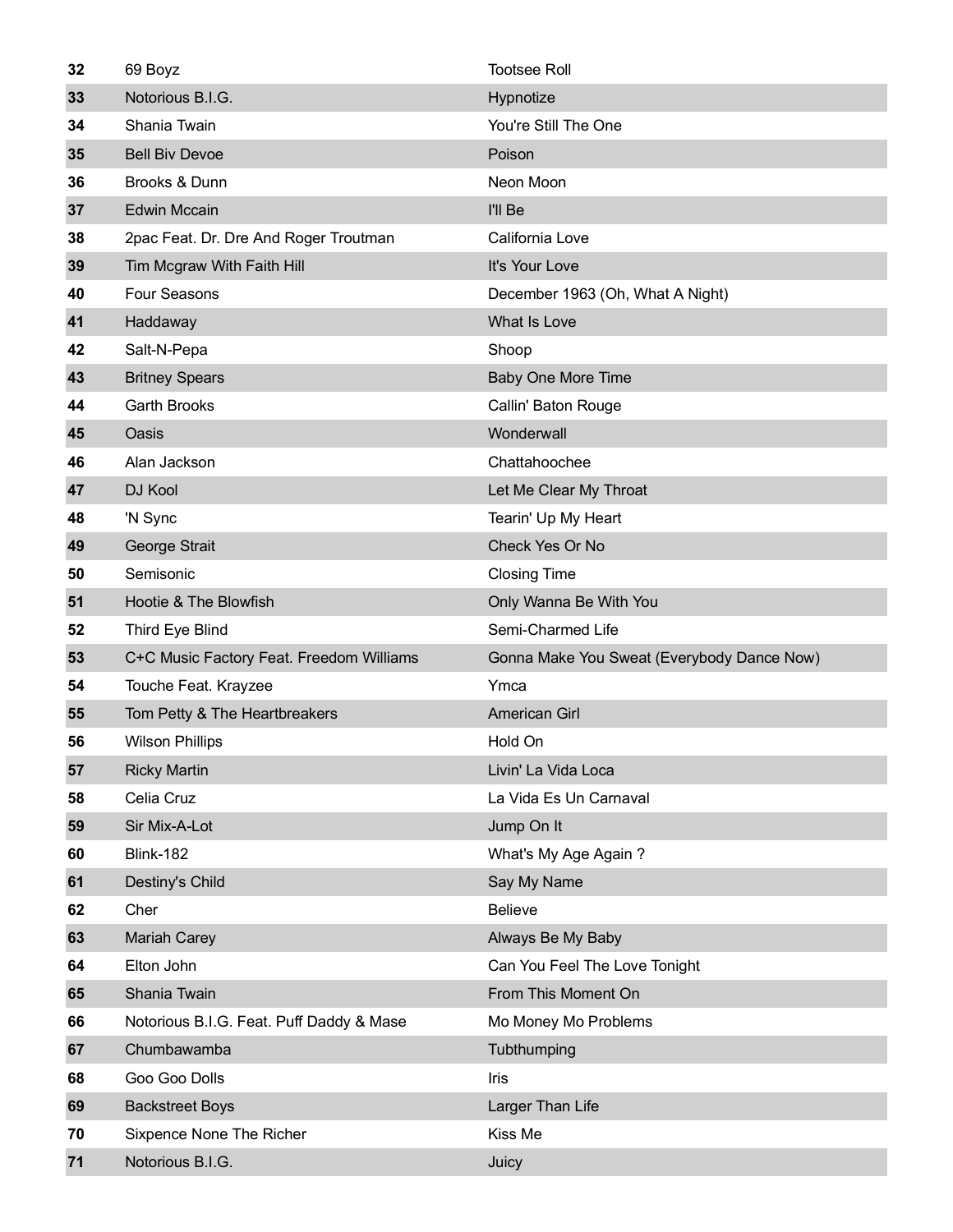| 72  | <b>Whitney Houston</b>                                 | I Will Always Love You                                     |
|-----|--------------------------------------------------------|------------------------------------------------------------|
| 73  | <b>Tim Mcgraw</b>                                      | I Like It, I Love It                                       |
| 74  | <b>Garth Brooks</b>                                    | The Dance                                                  |
| 75  | <b>Digital Underground</b>                             | The Humpty Dance                                           |
| 76  | Spice Girls                                            | Spice Up Your Life                                         |
| 77  | Savage Garden                                          | <b>Truly Madly Deeply</b>                                  |
| 78  | <b>Bryan Adams</b>                                     | (Everything I Do) I Do It For You                          |
| 79  | George Strait                                          | Carrying Your Love With Me                                 |
| 80  | <b>Backstreet Boys</b>                                 | As Long As You Love Me                                     |
| 81  | <b>Next</b>                                            | <b>Too Close</b>                                           |
| 82  | <b>Celine Dion</b>                                     | Because You Loved Me (Theme From Up Close And<br>Personal) |
| 83  | Marky Mark & The Funky Bunch Feat. Loletta<br>Holloway | <b>Good Vibrations</b>                                     |
| 84  | Tag Team                                               | Whoomp! (There It Is)                                      |
| 85  | <b>Mariah Carey</b>                                    | Fantasy                                                    |
| 86  | Heavy D. & The Boyz                                    | Now That We Found Love                                     |
| 87  | <b>Tracy Byrd</b>                                      | <b>Watermelon Crawl</b>                                    |
| 88  | Quad City DJ's                                         | C'mon 'N Ride It (The Train)                               |
| 89  | Santana Feat. Rob Thomas                               | Smooth                                                     |
| 90  | Shania Twain                                           | That Don't Impress Me Much                                 |
| 91  | <b>Grandmaster Slice</b>                               | Electric Slide (Shall We Dance) '92                        |
| 92  | Notorious B.I.G.                                       | <b>Big Poppa</b>                                           |
| 93  | Kenny Chesney                                          | She Thinks My Tractor's Sexy                               |
| 94  | Hanson                                                 | Mmm Bop                                                    |
| 95  | <b>Dixie Chicks</b>                                    | Cowboy Take Me Away                                        |
| 96  | <b>Counting Crows</b>                                  | Mr. Jones                                                  |
| 97  | <b>Alison Krauss</b>                                   | When You Say Nothing At All                                |
| 98  | Kris Kross                                             | Jump                                                       |
| 99  | <b>Garth Brooks</b>                                    | Ain't Going Down (Til The Sun Comes Up)                    |
| 100 | <b>Brian Mcknight</b>                                  | Back At One                                                |

*Copyright © 2021 Intelligence, Inc. Charts may not be republished without express written consent of Intelligence, Inc. Intelligence, Inc. is not responsible for errors or omissions.*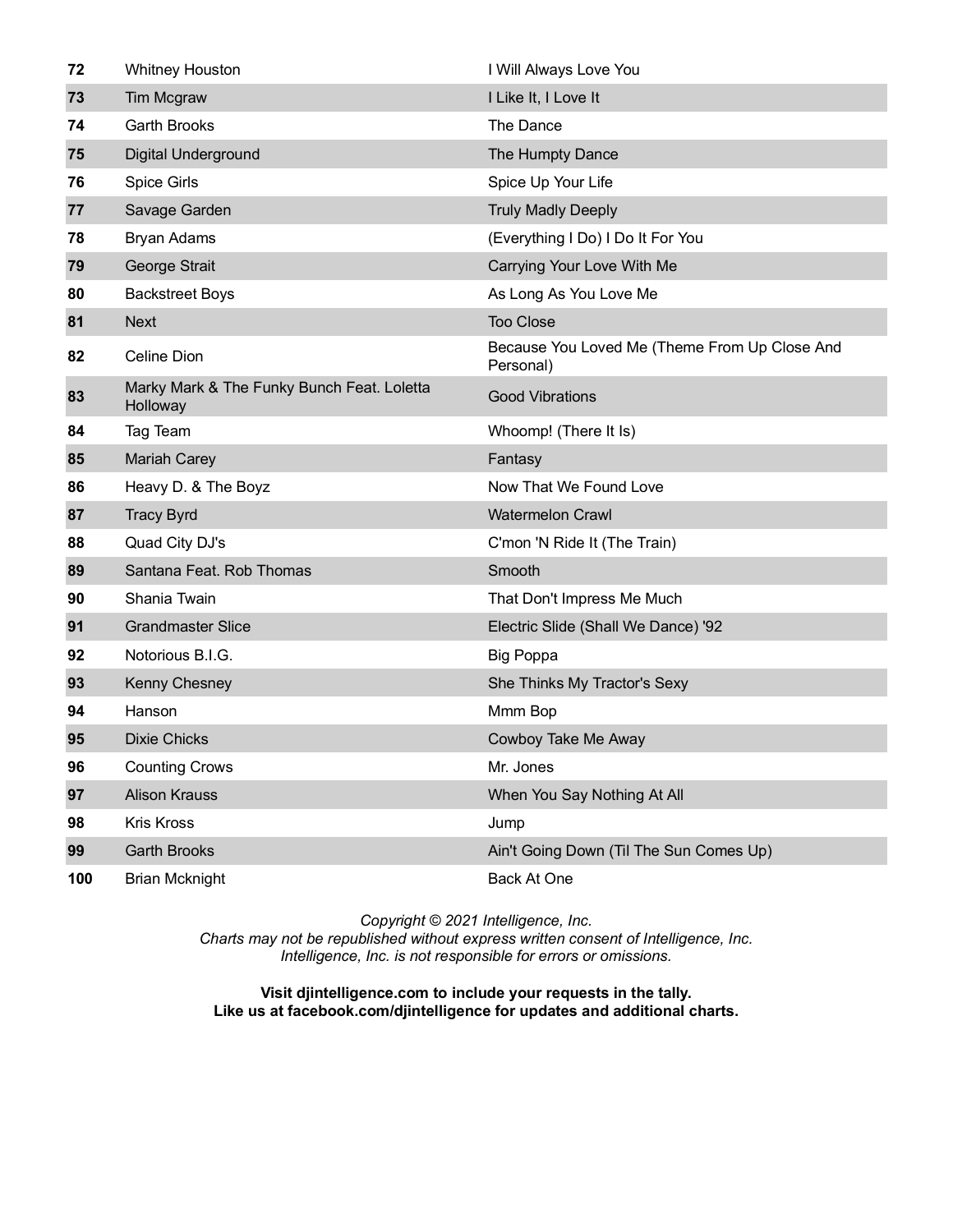

### **Top 100 Most Requested Songs of the 1980's**

| <b>RANK</b>    | <b>ARTIST</b>                 | <b>SONG</b>                                |
|----------------|-------------------------------|--------------------------------------------|
| 1              | <b>Whitney Houston</b>        | I Wanna Dance With Somebody (Who Loves Me) |
| 2              | Journey                       | Don't Stop Believin'                       |
| $\mathbf{3}$   | Bon Jovi                      | Livin' On A Prayer                         |
| 4              | Kenny Loggins                 | Footloose                                  |
| 5              | AC/DC                         | You Shook Me All Night Long                |
| 6              | $B-52's$                      | Love Shack                                 |
| $\overline{7}$ | Def Leppard                   | Pour Some Sugar On Me                      |
| 8              | Dexy's Midnight Runners       | Come On Eileen                             |
| 9              | Toto                          | Africa                                     |
| 10             | Daryl Hall & John Oates       | You Make My Dreams Come True               |
| 11             | Kool & The Gang               | Celebration                                |
| 12             | Michael Jackson               | <b>Billie Jean</b>                         |
| 13             | Cyndi Lauper                  | Girls Just Want To Have Fun                |
| 14             | Michael Jackson               | P.Y.T. (Pretty Young Thing)                |
| 15             | Bill Medley & Jennifer Warnes | (I've Had) The Time Of My Life             |
| 16             | <b>Rick Springfield</b>       | Jessie's Girl                              |
| 17             | Queen                         | Crazy Little Thing Called Love             |
| 18             | <b>Bryan Adams</b>            | Summer Of '69                              |
| 19             | <b>Marcia Griffiths</b>       | Electric Boogie (Electric Slide)           |
| 20             | Salt-N-Pepa                   | Push It                                    |
| 21             | Michael Jackson               | Thriller                                   |
| 22             | Guns N' Roses                 | Sweet Child O' Mine                        |
| 23             | Michael Jackson               | The Way You Make Me Feel                   |
| 24             | A-Ha                          | Take On Me                                 |
| 25             | <b>Steve Earle</b>            | Copperhead Road                            |
| 26             | Prince                        | <b>Kiss</b>                                |
| 27             | Journey                       | Faithfully                                 |
| 28             | Young M.C.                    | <b>Bust A Move</b>                         |
| 29             | Michael Jackson               | Beat It                                    |
| 30             | Run-D.M.C.                    | It's Tricky                                |
| 31             | Romantics                     | What I Like About You                      |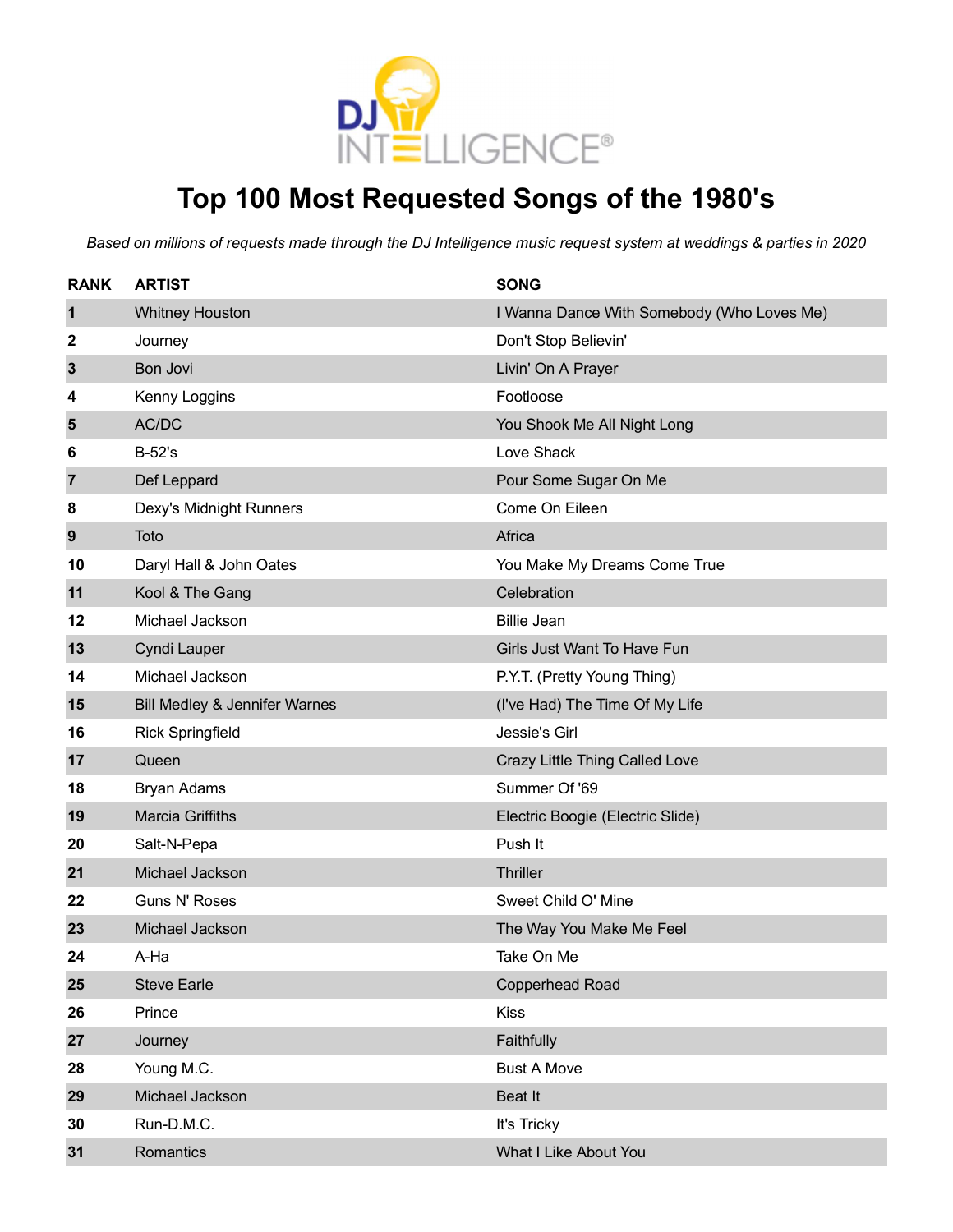| 32 | Earth, Wind & Fire            | Let's Groove                                 |
|----|-------------------------------|----------------------------------------------|
| 33 | <b>Billy Joel</b>             | <b>Uptown Girl</b>                           |
| 34 | Randy Travis                  | Forever And Ever, Amen                       |
| 35 | <b>Nitty Gritty Dirt Band</b> | Fishin' In The Dark                          |
| 36 | Kool & The Gang               | Get Down On It                               |
| 37 | <b>Rick Astley</b>            | Never Gonna Give You Up                      |
| 38 | <b>Eddie Money</b>            | Take Me Home Tonight                         |
| 39 | Wham!                         | Wake Me Up Before You Go-Go                  |
| 40 | Queen                         | Another One Bites The Dust                   |
| 41 | Outfield                      | Your Love                                    |
| 42 | Prince                        | Let's Go Crazy                               |
| 43 | Prince                        | 1999                                         |
| 44 | <b>Billy Idol</b>             | White Wedding                                |
| 45 | Joan Jett & The Blackhearts   | I Love Rock 'N Roll                          |
| 46 | <b>Rick James</b>             | Super Freak (Part 1)                         |
| 47 | Alabama                       | <b>Dixieland Delight</b>                     |
| 48 | <b>Bruce Springsteen</b>      | Dancing In The Dark                          |
| 49 | Rob Base & D.J. E-Z Rock      | It Takes Two                                 |
| 50 | <b>Lionel Richie</b>          | All Night Long (All Night)                   |
| 51 | Michael Jackson               | Rock With You                                |
| 52 | Katrina And The Waves         | <b>Walking On Sunshine</b>                   |
| 53 | Tom Petty                     | Free Fallin'                                 |
| 54 | <b>Whitney Houston</b>        | How Will I Know                              |
| 55 | Queen & David Bowie           | <b>Under Pressure</b>                        |
| 56 | <b>Billy Idol</b>             | Mony Mony                                    |
| 57 | David Bowie                   | Let's Dance                                  |
| 58 | Journey                       | Any Way You Want It                          |
| 59 | AC/DC                         | <b>Back In Black</b>                         |
| 60 | John Cougar                   | Jack & Diane                                 |
| 61 | <b>UB40</b>                   | Red Red Wine                                 |
| 62 | <b>Weather Girls</b>          | It's Raining Men                             |
| 63 | Prince                        | Purple Rain                                  |
| 64 | Madonna                       | Like A Prayer                                |
| 65 | Men Without Hats              | The Safety Dance                             |
| 66 | ZZ Top                        | Sharp Dressed Man                            |
| 67 | <b>Guns N' Roses</b>          | Paradise City                                |
| 68 | <b>Beastie Boys</b>           | (You Gotta) Fight For Your Right (To Party!) |
| 69 | Eurythmics                    | Sweet Dreams (Are Made Of This)              |
| 70 | Gap Band                      | You Dropped A Bomb On Me                     |
| 71 | Michael Jackson               | Smooth Criminal                              |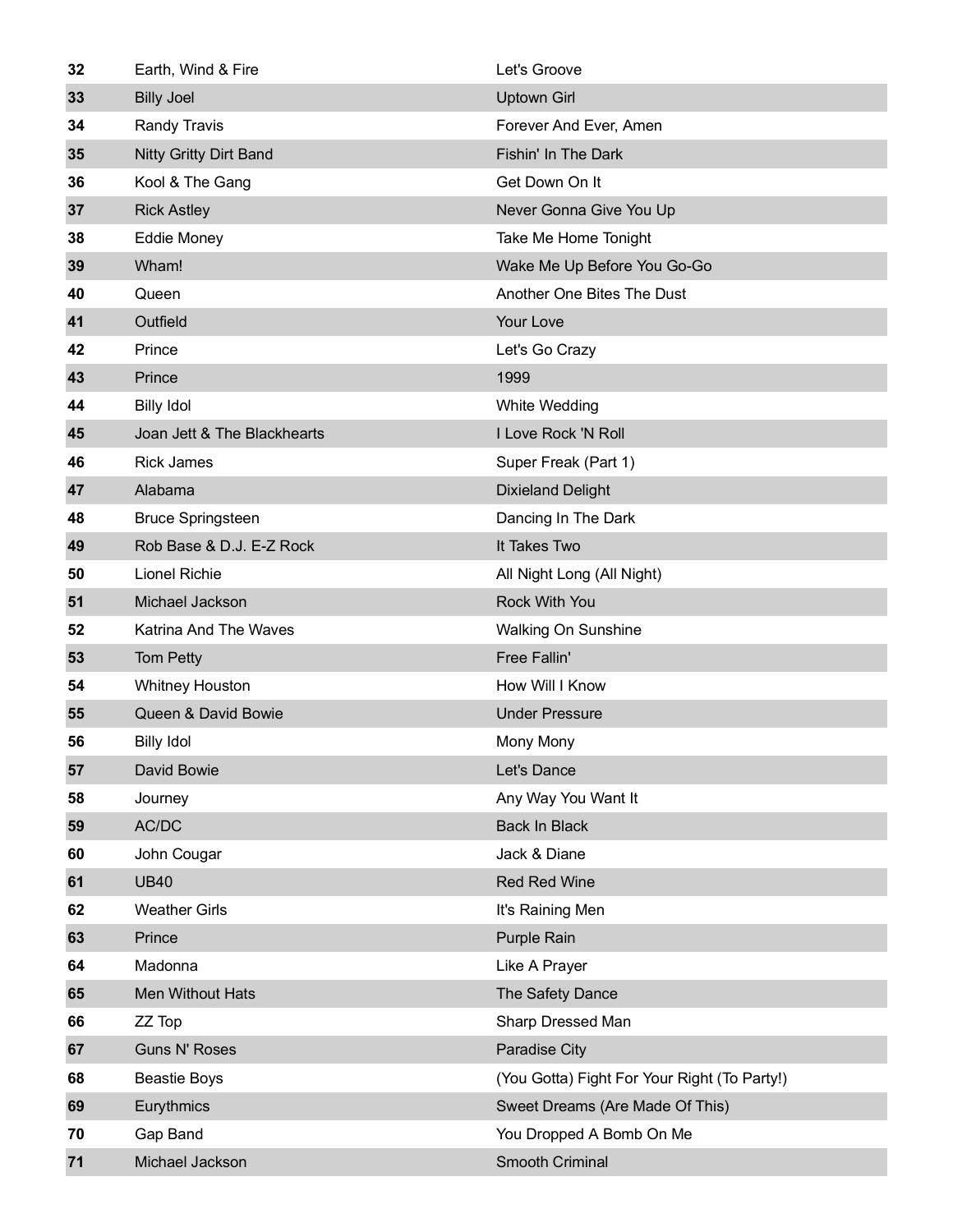| 72  | Dolly Parton                             | 9 To 5                            |
|-----|------------------------------------------|-----------------------------------|
| 73  | <b>Frank Sinatra</b>                     | New York, New York                |
| 74  | Cyndi Lauper                             | Time After Time                   |
| 75  | Van Halen                                | Jump                              |
| 76  | Prince                                   | <b>Raspberry Beret</b>            |
| 77  | Paul Simon                               | You Can Call Me Al                |
| 78  | Gloria Estefan & The Miami Sound Machine | Conga                             |
| 79  | Lipps, Inc.                              | Funkytown                         |
| 80  | Huey Lewis & The News                    | The Power Of Love                 |
| 81  | <b>Beastie Boys</b>                      | <b>Brass Monkey</b>               |
| 82  | <b>Billy Idol</b>                        | Dancing With Myself               |
| 83  | <b>Billy Joel</b>                        | We Didn't Start The Fire          |
| 84  | Luther Vandross                          | Never Too Much                    |
| 85  | <b>Beach Boys</b>                        | Kokomo                            |
| 86  | Pat Benatar                              | Hit Me With Your Best Shot        |
| 87  | Simple Minds                             | Don't You (Forget About Me)       |
| 88  | Survivor                                 | Eye Of The Tiger                  |
| 89  | Cameo                                    | Candy                             |
| 90  | Dead Or Alive                            | You Spin Me Round (Like A Record) |
| 91  | George Strait                            | Amarillo By Morning               |
| 92  | Kenny Loggins                            | Danger Zone                       |
| 93  | Elton John                               | I'm Still Standing                |
| 94  | <b>Tina Turner</b>                       | The Best                          |
| 95  | Bob Marley & The Wailers                 | Could You Be Loved                |
| 96  | Modern English                           | I Melt With You                   |
| 97  | <b>Randy Travis</b>                      | Deeper Than The Holler            |
| 98  | Starship                                 | Nothing's Gonna Stop Us Now       |
| 99  | Cure                                     | Just Like Heaven                  |
| 100 | Michael Jackson                          | Man In The Mirror                 |

*Charts may not be republished without express written consent of Intelligence, Inc. Intelligence, Inc. is not responsible for errors or omissions.*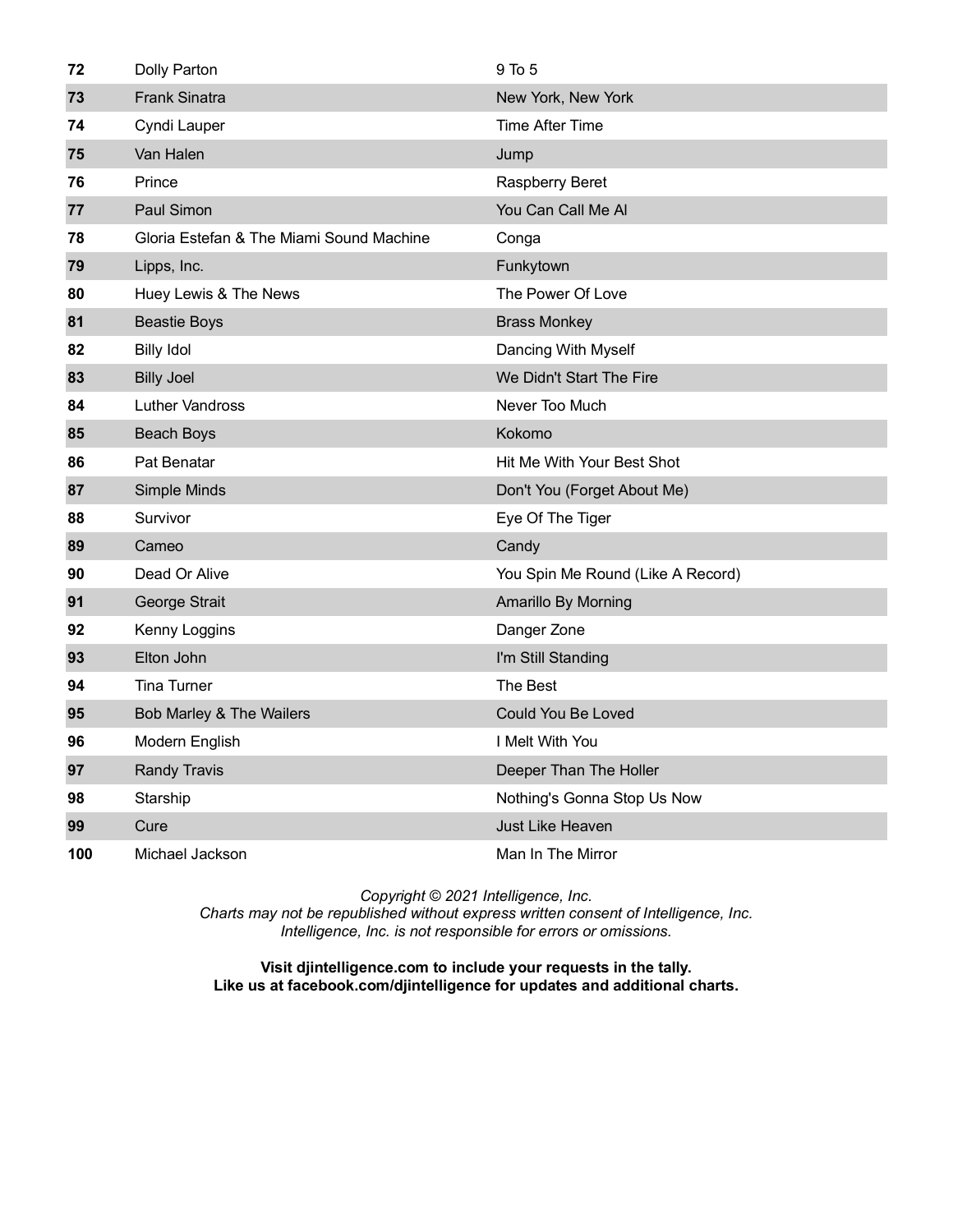

# **Top 100 Most Requested Songs of the 1970's**

| <b>RANK</b>    | <b>ARTIST</b>                      | <b>SONG</b>                          |
|----------------|------------------------------------|--------------------------------------|
| 1              | Earth, Wind & Fire                 | September                            |
| 2              | <b>ABBA</b>                        | Dancing Queen                        |
| 3              | Lynyrd Skynyrd                     | Sweet Home Alabama                   |
| 4              | Sister Sledge                      | We Are Family                        |
| 5              | Queen                              | <b>Bohemian Rhapsody</b>             |
| 6              | Stevie Wonder                      | Signed, Sealed, Delivered I'm Yours  |
| $\overline{7}$ | <b>Wild Cherry</b>                 | <b>Play That Funky Music</b>         |
| 8              | <b>Village People</b>              | Y.M.C.A.                             |
| 9              | <b>Bee Gees</b>                    | Stayin' Alive                        |
| 10             | John Denver                        | Take Me Home, Country Roads          |
| 11             | Bob Seger & The Silver Bullet Band | Old Time Rock & Roll                 |
| 12             | Commodores                         | <b>Brick House</b>                   |
| 13             | Queen                              | <b>Fat Bottomed Girls</b>            |
| 14             | Eric Clapton                       | Wonderful Tonight                    |
| 15             | Michael Jackson                    | Don't Stop 'Til You Get Enough       |
| 16             | <b>Billy Joel</b>                  | Piano Man                            |
| 17             | James Taylor                       | How Sweet It Is (To Be Loved By You) |
| 18             | Jackson 5                          | I Want You Back                      |
| 19             | KC & The Sunshine Band             | <b>Get Down Tonight</b>              |
| 20             | <b>Natalie Cole</b>                | This Will Be (An Everlasting Love)   |
| 21             | Al Green                           | Let's Stay Together                  |
| 22             | King Harvest                       | Dancing In The Moonlight             |
| 23             | Redbone                            | <b>Come And Get Your Love</b>        |
| 24             | Elton John                         | Bennie And The Jets                  |
| 25             | Jackson 5                          | <b>ABC</b>                           |
| 26             | <b>Blue Swede</b>                  | Hooked On A Feeling                  |
| 27             | KC & The Sunshine Band             | <b>Boogie Shoes</b>                  |
| 28             | Elton John                         | Your Song                            |
| 29             | Queen                              | Somebody To Love                     |
|                |                                    |                                      |
| 30             | John Travolta & Olivia Newton-John | You're The One That I Want           |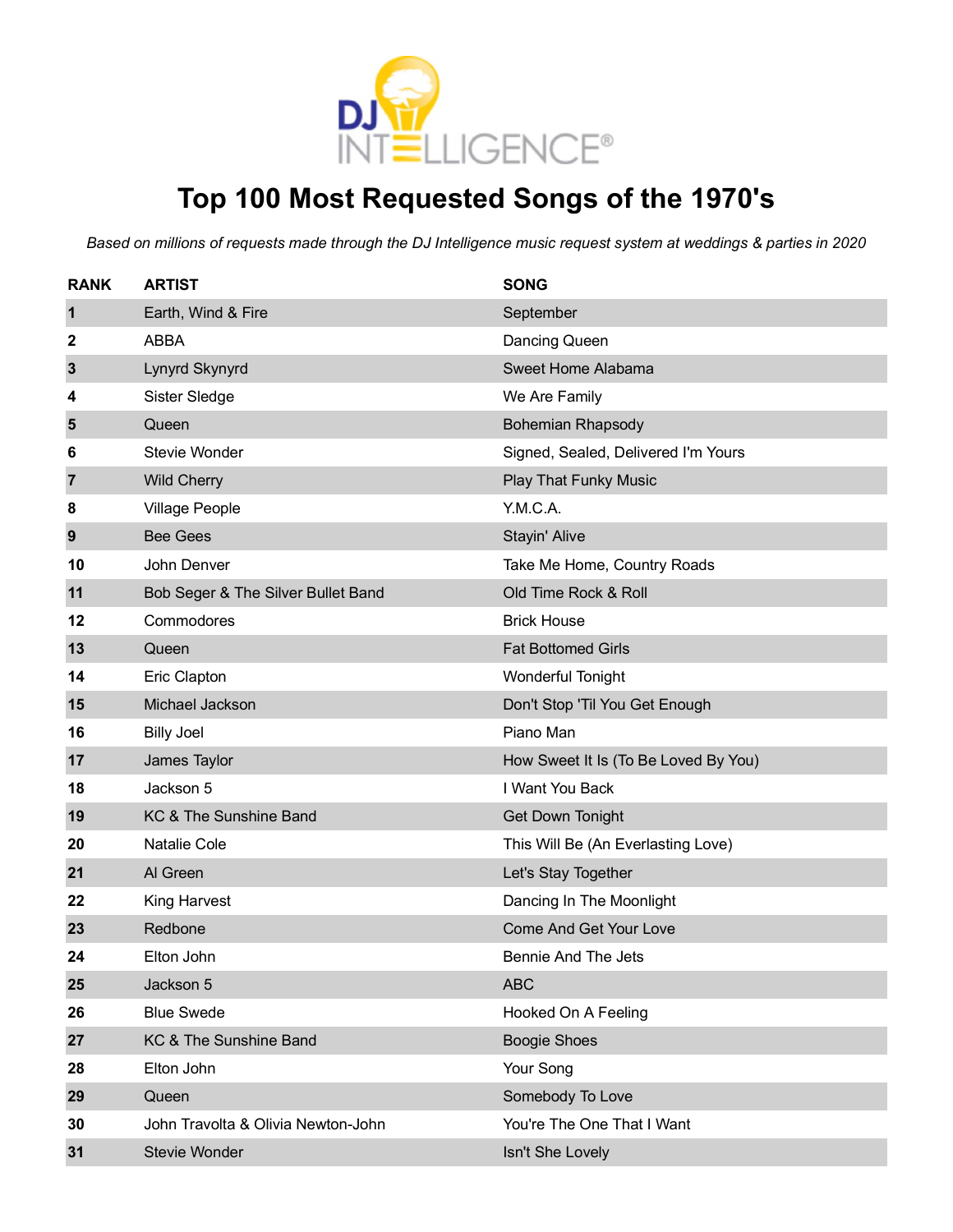| 32       | Elton John                           | <b>Tiny Dancer</b>                      |
|----------|--------------------------------------|-----------------------------------------|
| 33       | Queen                                | You're My Best Friend                   |
| 34       | Stevie Wonder                        | Superstition                            |
| 35       | Hank Williams, Jr.                   | <b>Family Tradition</b>                 |
| 36       | Fleetwood Mac                        | Dreams                                  |
| 37       | Elton John                           | <b>Crocodile Rock</b>                   |
| 38       | Daryl Hall & John Oates              | <b>Rich Girl</b>                        |
| 39       | <b>Looking Glass</b>                 | Brandy (You're A Fine Girl)             |
| 40       | Ike & Tina Turner                    | <b>Proud Mary</b>                       |
| 41       | Gloria Gaynor                        | I Will Survive                          |
| 42       | Elton John & Kiki Dee                | Don't Go Breaking My Heart              |
| 43       | Eagles                               | <b>Hotel California</b>                 |
| 44       | Electric Light Orchestra             | Mr. Blue Sky                            |
| 45       | Earth, Wind & Fire With The Emotions | Boogie Wonderland                       |
| 46       | Marvin Gaye                          | Let's Get It On                         |
| 47       | Fleetwood Mac                        | Landslide                               |
| 48       | Aerosmith                            | Walk This Way                           |
| 49       | <b>Four Seasons</b>                  | December, 1963 (Oh, What A Night)       |
| 50       | <b>Emotions</b>                      | Best Of My Love                         |
| 51       | <b>Meat Loaf</b>                     | Paradise By The Dashboard Light         |
| 52       | Otis Day                             | Shout                                   |
| 53       | Elton John                           | Rocket Man                              |
| 54       | <b>Hot Chocolate</b>                 | You Sexy Thing                          |
| 55       | <b>Bee Gees</b>                      | You Should Be Dancing                   |
| 56       | <b>Boston</b>                        | More Than A Feeling                     |
| 57       |                                      |                                         |
| 58       | Lynyrd Skynyrd                       | Simple Man                              |
|          | Van Morrison                         | Into The Mystic                         |
| 59       | <b>Bee Gees</b>                      | How Deep Is Your Love                   |
| 60       | <b>ABBA</b>                          | Take A Chance On Me                     |
| 61       | Don Mclean                           | <b>American Pie</b>                     |
| 62       | <b>Elvis Presley</b>                 | <b>Burning Love</b>                     |
| 63       | <b>Marvin Gaye</b>                   | Got To Give It Up (Pt. I)               |
| 64       | <b>Bee Gees</b>                      | <b>Night Fever</b>                      |
| 65       | Jimmy Buffett                        | Margaritaville                          |
| 66       | Eagles                               | Take It Easy                            |
| 67       | Bob Seger & The Silver Bullet Band   | <b>Night Moves</b>                      |
| 68       | <b>Charlie Daniels Band</b>          | The Devil Went Down To Georgia          |
| 69       | Donna Summer                         | Last Dance                              |
| 70<br>71 | <b>Billy Joel</b><br>Fleetwood Mac   | Just The Way You Are<br>Go Your Own Way |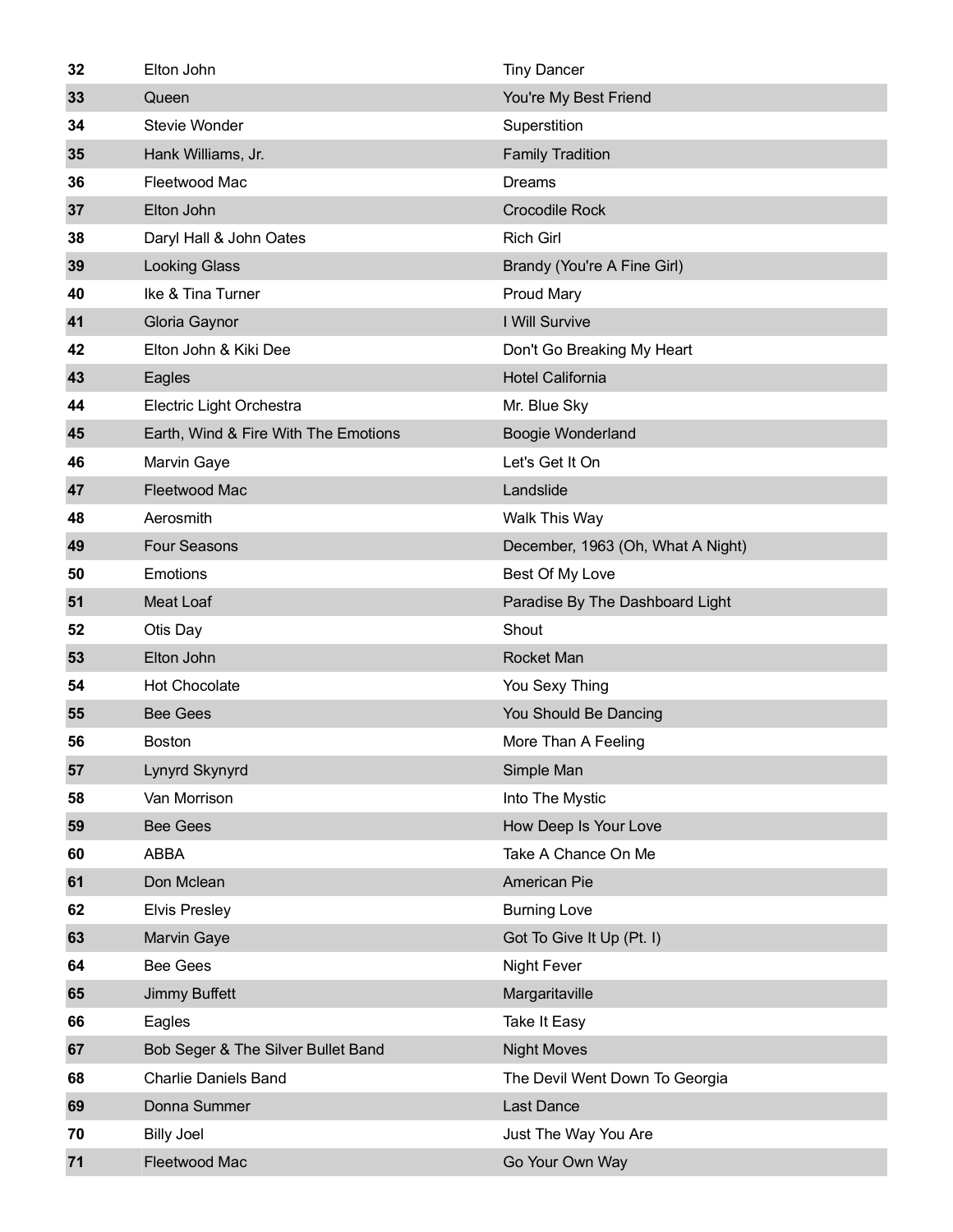| 72  | <b>Rolling Stones</b>              | <b>Beast Of Burden</b>                    |
|-----|------------------------------------|-------------------------------------------|
| 73  | John Travolta & Olivia Newton-John | Grease Megamix                            |
| 74  | Cheap Trick                        | I Want You To Want Me                     |
| 75  | KC & The Sunshine Band             | That's The Way (I Like It)                |
| 76  | Ram Jam                            | <b>Black Betty</b>                        |
| 77  | James Brown                        | Get Up Offa That Thing                    |
| 78  | Sugarhill Gang                     | Rapper's Delight                          |
| 79  | Van Morrison                       | Moondance                                 |
| 80  | AC/DC                              | Highway To Hell                           |
| 81  | <b>Steve Miller Band</b>           | The Joker                                 |
| 82  | <b>Barry White</b>                 | Can't Get Enough Of Your Love, Babe       |
| 83  | <b>Barry White</b>                 | You're The First, The Last, My Everything |
| 84  | Queen                              | We Will Rock You/We Are The Champions     |
| 85  | O'jays                             | Love Train                                |
| 86  | Fleetwood Mac                      | The Chain                                 |
| 87  | KC & The Sunshine Band             | (Shake, Shake, Shake) Shake Your Booty    |
| 88  | <b>Bill Withers</b>                | Lovely Day                                |
| 89  | <b>Kiss</b>                        | <b>Rock And Roll All Nite</b>             |
| 90  | <b>ABBA</b>                        | Waterloo                                  |
| 91  | <b>Billy Joel</b>                  | Only The Good Die Young                   |
| 92  | Bob Marley & The Wailers           | <b>Three Little Birds</b>                 |
| 93  | Van Morrison                       | Crazy Love                                |
| 94  | Chic                               | Le Freak                                  |
| 95  | <b>Rupert Holmes</b>               | Escape (The Pina Colada Song)             |
| 96  | <b>Bill Withers</b>                | Lean On Me                                |
| 97  | <b>Bruce Springsteen</b>           | Born To Run                               |
| 98  | Queen                              | Killer Queen                              |
| 99  | Jacksons                           | <b>Blame It On The Boogie</b>             |
| 100 | Stevie Wonder                      | Sir Duke                                  |

*Charts may not be republished without express written consent of Intelligence, Inc. Intelligence, Inc. is not responsible for errors or omissions.*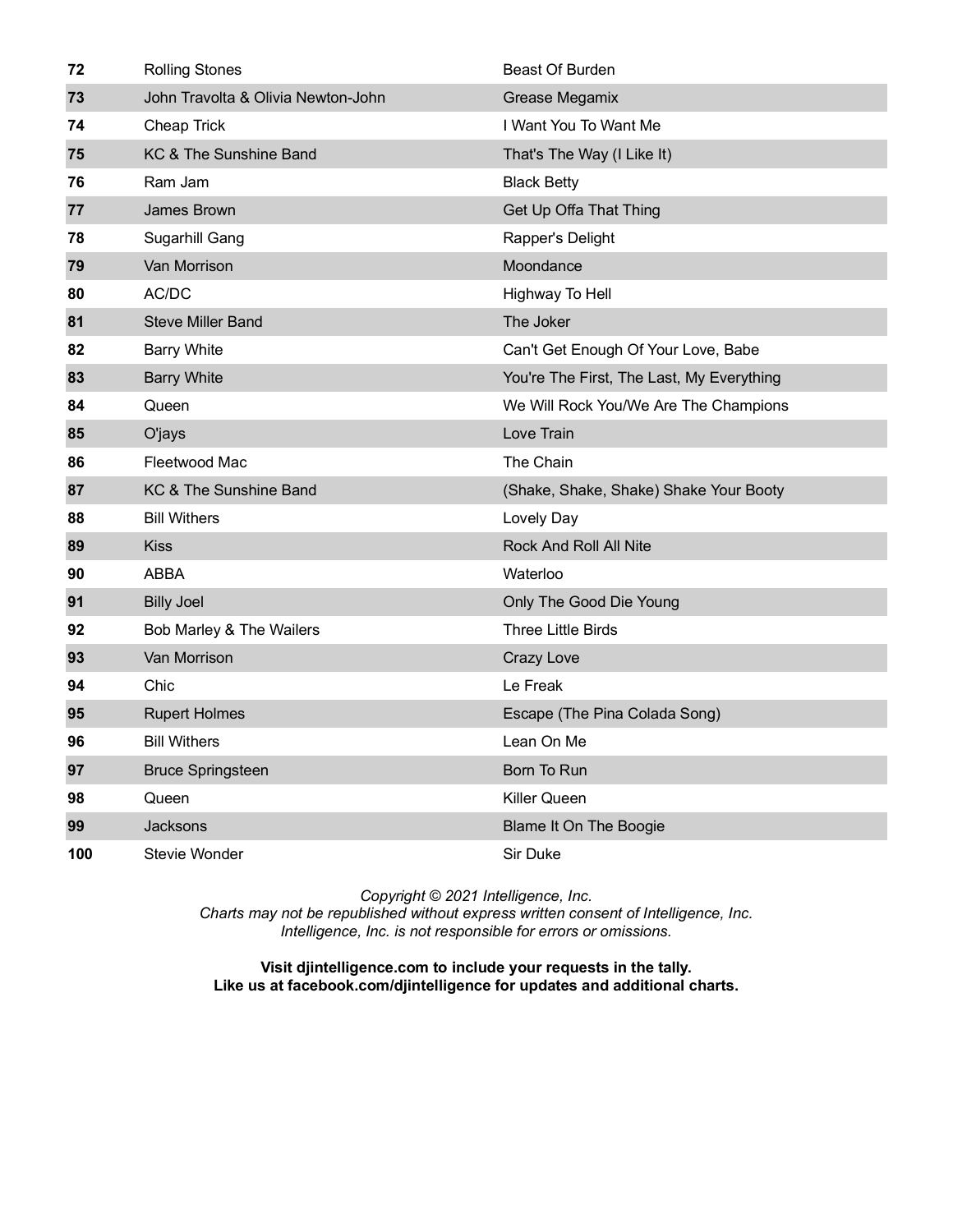

# **Top 100 Most Requested Songs of the 1960's**

| <b>RANK</b>  | <b>ARTIST</b>               | <b>SONG</b>                                      |
|--------------|-----------------------------|--------------------------------------------------|
| $\mathbf 1$  | <b>Neil Diamond</b>         | Sweet Caroline (Good Times Never Seemed So Good) |
| 2            | Van Morrison                | <b>Brown Eyed Girl</b>                           |
| $\mathbf{3}$ | Marvin Gaye & Tammi Terrell | Ain't No Mountain High Enough                    |
| 4            | <b>Beatles</b>              | <b>Twist And Shout</b>                           |
| 5            | Temptations                 | My Girl                                          |
| 6            | <b>Frank Sinatra</b>        | The Way You Look Tonight                         |
| 7            | <b>Elvis Presley</b>        | Can't Help Falling In Love                       |
| 8            | Foundations                 | <b>Build Me Up Buttercup</b>                     |
| 9            | Etta James                  | At Last                                          |
| 10           | Ben E. King                 | Stand By Me                                      |
| 11           | <b>Frank Sinatra</b>        | Fly Me To The Moon                               |
| 12           | Louis Armstrong             | What A Wonderful World                           |
| 13           | <b>Aretha Franklin</b>      | Respect                                          |
| 14           | <b>Righteous Brothers</b>   | <b>Unchained Melody</b>                          |
| 15           | Chubby Checker              | The Twist                                        |
| 16           | Four Tops                   | I Can't Help Myself (Sugar Pie, Honey Bunch)     |
| 17           | <b>Frankie Valli</b>        | Can't Take My Eyes Off You                       |
| 18           | <b>Beatles</b>              | Here Comes The Sun                               |
| 19           | Johnny Cash                 | <b>Ring Of Fire</b>                              |
| 20           | Contours                    | Do You Love Me                                   |
| 21           | <b>Beatles</b>              | All You Need Is Love                             |
| 22           | Dion                        | Runaround Sue                                    |
| 23           | Archies                     | Sugar, Sugar                                     |
| 24           | Temptations                 | Ain't Too Proud To Beg                           |
| 25           | <b>Beach Boys</b>           | Wouldn't It Be Nice                              |
| 26           | Jackie Wilson               | (Your Love Keeps Lifting Me) Higher And Higher   |
| 27           | Percy Sledge                | When A Man Loves A Woman                         |
| 28           | Diana Ross & The Supremes   | You Can't Hurry Love                             |
| 29           | Stevie Wonder               | For Once In My Life                              |
| 30           | Marvin Gaye                 | How Sweet It Is (To Be Loved By You)             |
| 31           | Roy Orbison                 | Oh, Pretty Woman                                 |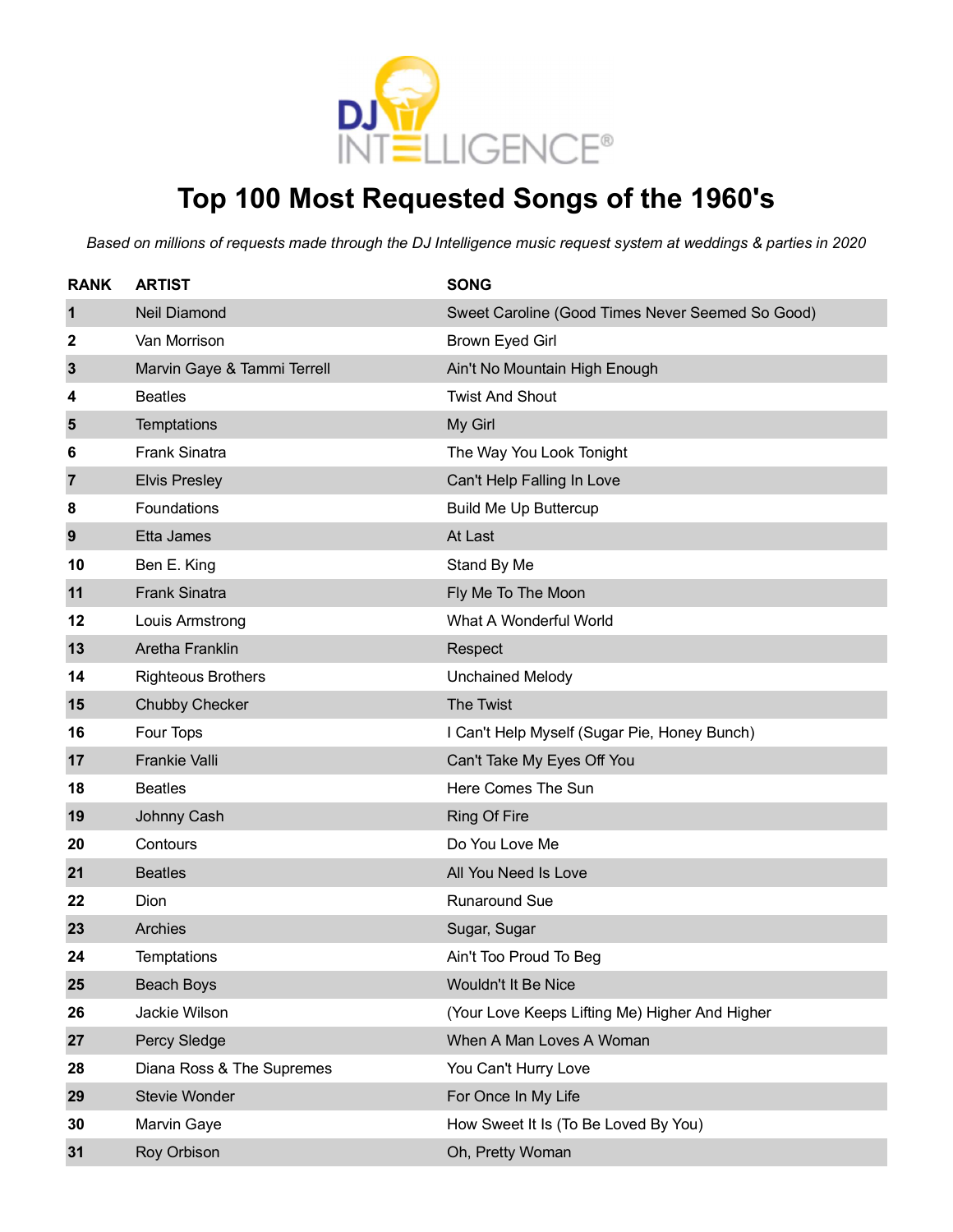| 32       | <b>Beatles</b>                           | In My Life                                 |
|----------|------------------------------------------|--------------------------------------------|
| 33       | <b>Frank Sinatra</b>                     | You Make Me Feel So Young                  |
| 34       | <b>Otis Redding</b>                      | (Sittin' On) The Dock Of The Bay           |
| 35       | <b>Beach Boys</b>                        | <b>God Only Knows</b>                      |
| 36       | James Brown & The Famous Flames          | I Got You (I Feel Good)                    |
| 37       | <b>Beatles</b>                           | I Want To Hold Your Hand                   |
| 38       | <b>Bobby Darin</b>                       | Beyond The Sea                             |
| 39       | <b>Turtles</b>                           | <b>Happy Together</b>                      |
| 40       | <b>Monkees</b>                           | I'm A Believer                             |
| 41       | Harry Belafonte                          | Jump In Line (Shake, Shake Senora)         |
| 42       | <b>Frank Sinatra</b>                     | My Way                                     |
| 43       | <b>Creedence Clearwater Revival</b>      | <b>Bad Moon Rising</b>                     |
| 44       | Beach Boys                               | <b>Good Vibrations</b>                     |
| 45       | <b>Chubby Checker</b>                    | Let's Twist Again                          |
| 46       | <b>Creedence Clearwater Revival</b>      | <b>Proud Mary</b>                          |
| 47       | <b>Beatles</b>                           | Hey Jude                                   |
| 48       | <b>Frank Sinatra</b>                     | I've Got You Under My Skin                 |
| 49       | Sonny & Cher                             | I Got You Babe                             |
| 50       | <b>Wilson Pickett</b>                    | <b>Mustang Sally</b>                       |
| 51       | Mccoys                                   | Hang On Sloopy                             |
| 52       | Ronettes                                 | Be My Baby                                 |
| 53       | Sam Cooke                                | <b>Wonderful World</b>                     |
| 54       | Aretha Franklin                          | I Say A Little Prayer                      |
| 55       | Sam Cooke                                | Twistin' The Night Away                    |
| 56       | <b>Frank Sinatra</b>                     | <b>Summer Wind</b>                         |
| 57       | <b>Beatles</b>                           | Something                                  |
| 58       | Tom Jones                                | It's Not Unusual                           |
| 59       | <b>Beatles</b>                           | I Saw Her Standing There                   |
| 60       | <b>Creedence Clearwater Revival</b>      | Fortunate Son                              |
| 61       | Sam Cooke                                | Bring It On Home To Me                     |
| 62       | Four Tops                                | <b>Baby I Need Your Loving</b>             |
| 63       | <b>Otis Redding</b>                      | These Arms Of Mine                         |
| 64       | <b>Rolling Stones</b>                    | (I Can't Get No) Satisfaction              |
| 65       | <b>Beatles</b>                           | Come Together                              |
| 66       | Dixie Cups                               | Chapel Of Love                             |
| 67       | <b>Beatles</b>                           | Can't Buy Me Love                          |
| 68       | <b>Drifters</b>                          | <b>Under The Boardwalk</b>                 |
| 69       | <b>Beatles</b>                           | Ob-La-Di, Ob-La-Da                         |
|          |                                          |                                            |
| 70<br>71 | Martha & The Vandellas<br><b>Beatles</b> | Dancing In The Street<br>Eight Days A Week |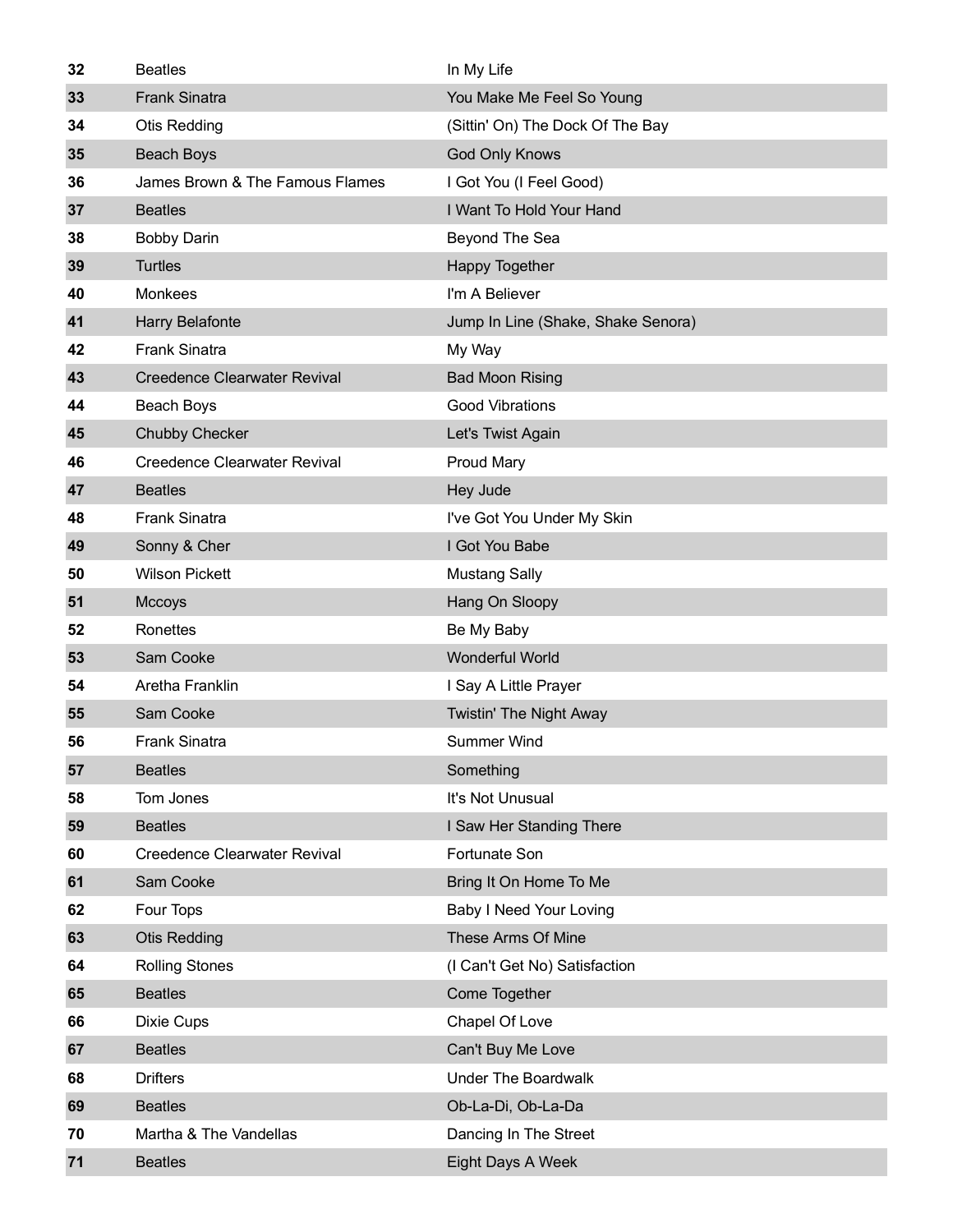| 72  | Marvin Gaye               | I Heard It Through The Grapevine      |
|-----|---------------------------|---------------------------------------|
| 73  | Steppenwolf               | Magic Carpet Ride                     |
| 74  | Temptations               | The Way You Do The Things You Do      |
| 75  | Diana Ross & The Supremes | <b>Baby Love</b>                      |
| 76  | <b>Elvis Presley</b>      | A Little Less Conversation            |
| 77  | Johnny Cash               | <b>Folsom Prison Blues</b>            |
| 78  | Johnny Cash & June Carter | Jackson                               |
| 79  | <b>Frank Sinatra</b>      | I Get A Kick Out Of You               |
| 80  | Jay & The Americans       | Come A Little Bit Closer              |
| 81  | <b>Beach Boys</b>         | Surfin' U.S.A.                        |
| 82  | <b>Elvis Presley</b>      | <b>Suspicious Minds</b>               |
| 83  | <b>Osborne Brothers</b>   | Rocky Top                             |
| 84  | Temptations               | Get Ready                             |
| 85  | Sly & The Family Stone    | Dance To The Music                    |
| 86  | Dean Martin               | You're Nobody Till Somebody Loves You |
| 87  | <b>Frank Sinatra</b>      | <b>Strangers In The Night</b>         |
| 88  | Sam & Dave                | Soul Man                              |
| 89  | Sam & Dave                | Hold On! I'm Comin'                   |
| 90  | <b>Frank Sinatra</b>      | That's Life                           |
| 91  | Beach Boys                | Barbara Ann                           |
| 92  | <b>Righteous Brothers</b> | You've Lost That Lovin' Feelin'       |
| 93  | <b>Patsy Cline</b>        | Crazy                                 |
| 94  | <b>Chuck Berry</b>        | You Never Can Tell                    |
| 95  | Lovin' Spoonful           | Do You Believe In Magic?              |
| 96  | Dean Martin               | <b>Everybody Loves Somebody</b>       |
| 97  | <b>Beatles</b>            | When I'm Sixty-Four                   |
| 98  | <b>Kinks</b>              | You Really Got Me                     |
| 99  | <b>Beatles</b>            | <b>Blackbird</b>                      |
| 100 | <b>Four Seasons</b>       | Sherry                                |

*Charts may not be republished without express written consent of Intelligence, Inc. Intelligence, Inc. is not responsible for errors or omissions.*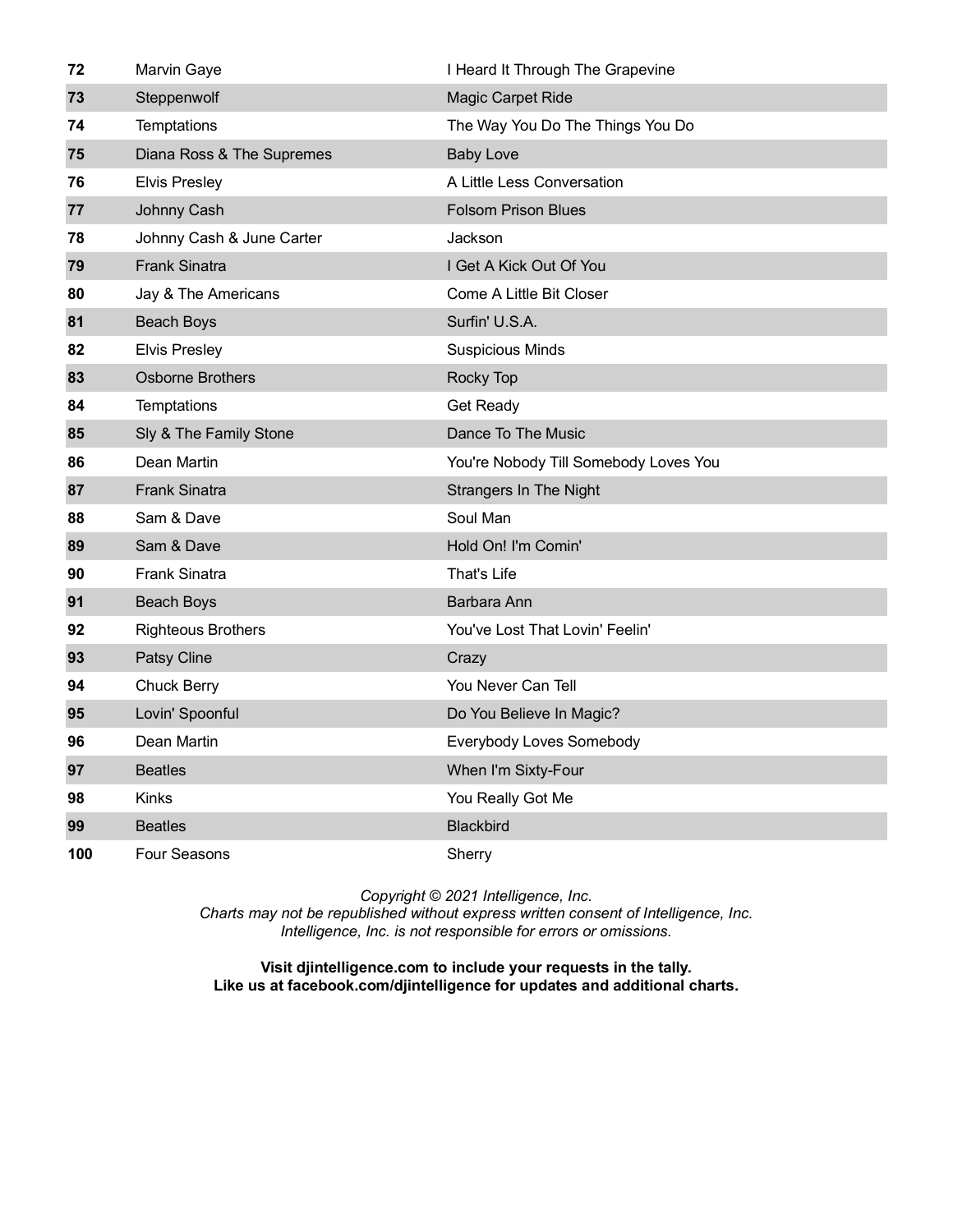

# **Top 100 Most Requested Songs of the 1950's**

| <b>RANK</b> | <b>ARTIST</b>                      | <b>SONG</b>                         |
|-------------|------------------------------------|-------------------------------------|
| 1           | <b>Isley Brothers</b>              | Shout                               |
| 2           | <b>Frank Sinatra</b>               | Come Fly With Me                    |
| 3           | Dean Martin                        | <b>That's Amore</b>                 |
| 4           | Natalie Cole With Nat King Cole    | Unforgettable                       |
| 5           | <b>Elvis Presley</b>               | Jailhouse Rock                      |
| 6           | Johnny Cash                        | I Walk The Line                     |
| 7           | <b>Chuck Berry</b>                 | Johnny B. Goode                     |
| 8           | <b>Elvis Presley</b>               | Love Me Tender                      |
| 9           | <b>Elvis Presley</b>               | Hound Dog                           |
| 10          | <b>Ritchie Valens</b>              | La Bamba                            |
| 11          | Champs                             | Tequila                             |
| 12          | <b>Elvis Presley</b>               | All Shook Up                        |
| 13          | Jerry Lee Lewis                    | <b>Great Balls Of Fire</b>          |
| 14          | Dean Martin                        | Volare                              |
| 15          | <b>Frank Sinatra</b>               | Love And Marriage                   |
| 16          | Paul Anka                          | Put Your Head On My Shoulder        |
| 17          | Sam Cooke                          | You Send Me                         |
| 18          | <b>Drifters</b>                    | This Magic Moment                   |
| 19          | <b>Bill Haley &amp; His Comets</b> | (We're Gonna) Rock Around The Clock |
| 20          | <b>Elvis Presley</b>               | <b>Blue Suede Shoes</b>             |
| 21          | Dean Martin                        | Sway                                |
| 22          | Penguins                           | Earth Angel (Will You Be Mine)      |
| 23          | <b>Thurston Harris</b>             | Little Bitty Pretty One             |
| 24          | <b>Bobby Darin</b>                 | <b>Mack The Knife</b>               |
| 25          | Flamingos                          | I Only Have Eyes For You            |
| 26          | <b>Bobby Darin</b>                 | Dream Lover                         |
| 27          | <b>Bobby Day</b>                   | Rockin' Robin                       |
| 28          | <b>Little Richard</b>              | <b>Tutti-Frutti</b>                 |
| 29          | <b>Little Richard</b>              | Good Golly, Miss Molly              |
| 30          | <b>Everly Brothers</b>             | All I Have To Do Is Dream           |
| 31          | <b>Harry Belafonte</b>             | The Banana Boat Song (Day-O)        |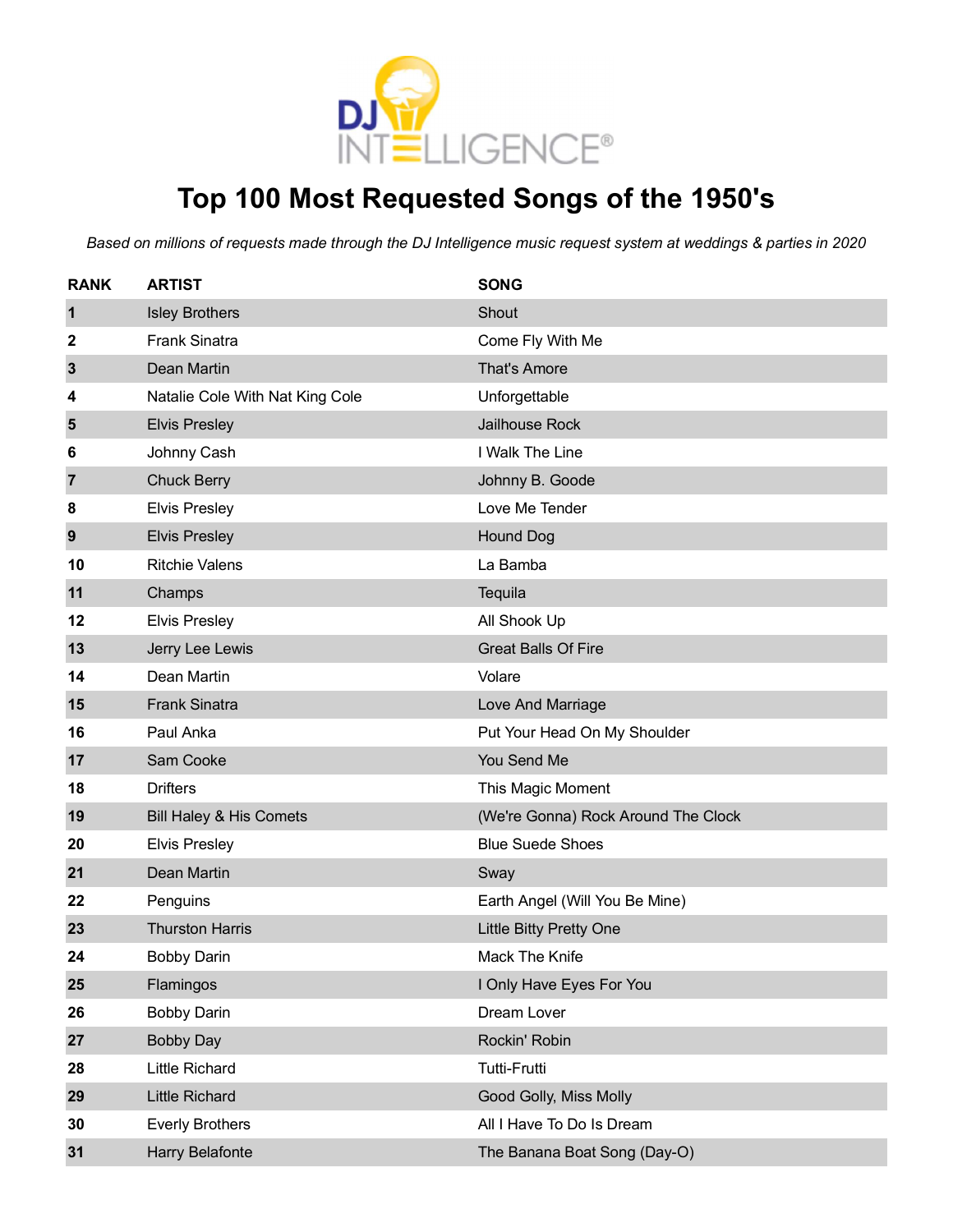| 32 | <b>Platters</b>                    | Only You (And You Alone)                  |
|----|------------------------------------|-------------------------------------------|
| 33 | <b>Bill Haley &amp; His Comets</b> | Shake, Rattle And Roll                    |
| 34 | Peggy Lee                          | Fever                                     |
| 35 | <b>Frank Sinatra</b>               | All The Way                               |
| 36 | Patsy Cline                        | Walkin' After Midnight                    |
| 37 | <b>Hank Williams</b>               | Hey, Good Lookin'                         |
| 38 | <b>Elvis Presley</b>               | Don't Be Cruel                            |
| 39 | Clovers                            | Love Potion No. 9                         |
| 40 | Frankie Lymon & The Teenagers      | Why Do Fools Fall In Love                 |
| 41 | <b>Frank Sinatra</b>               | Young At Heart                            |
| 42 | <b>Johnny Mathis</b>               | <b>Chances Are</b>                        |
| 43 | Mickey & Sylvia                    | Love Is Strange                           |
| 44 | <b>Buddy Holly</b>                 | Everyday                                  |
| 45 | Coasters                           | <b>Yakety Yak</b>                         |
| 46 | Doris Day                          | Whatever Will Be Will Be (Que Sera, Sera) |
| 47 | <b>Ray Charles</b>                 | What'd I Say (Part 1)                     |
| 48 | Dell-Vikings                       | Come Go With Me                           |
| 49 | <b>Fats Domino</b>                 | <b>Blueberry Hill</b>                     |
| 50 | <b>Five Satins</b>                 | In The Still Of The Nite                  |
| 51 | Dean Martin                        | Memories Are Made Of This                 |
| 52 | <b>Elvis Presley</b>               | <b>Teddy Bear</b>                         |
| 53 | Dean Martin                        | I've Got My Love To Keep Me Warm          |
| 54 | <b>Elvis Presley</b>               | I Want You, I Need You, I Love You        |
| 55 | Jerry Lee Lewis                    | Whole Lotta Shakin' Going On              |
| 56 | <b>Buddy Holly</b>                 | Peggy Sue                                 |
| 57 | <b>Little Richard</b>              | Long Tall Sally                           |
| 58 | Phil Phillips With The Twilights   | Sea Of Love                               |
| 59 | <b>Big Bopper</b>                  | <b>Chantilly Lace</b>                     |
| 60 | Chordettes                         | Mr. Sandman                               |
| 61 | Dean Martin                        | Return To Me                              |
| 62 | <b>Platters</b>                    | Smoke Gets In Your Eyes                   |
| 63 |                                    |                                           |
| 64 | <b>Elvis Presley</b>               | <b>Heartbreak Hotel</b>                   |
|    | <b>Hank Williams</b>               | Jambalaya (On The Bayou)                  |
| 65 | <b>Drifters</b>                    | There Goes My Baby                        |
| 66 | Fats Domino                        | Ain't That A Shame                        |
| 67 | Monotones                          | Book Of Love                              |
| 68 | <b>Bobby Darin</b>                 | Splish Splash                             |
| 69 | <b>Frank Sinatra</b>               | <b>Anything Goes</b>                      |
| 70 | <b>Ritchie Valens</b>              | Come On, Let's Go                         |